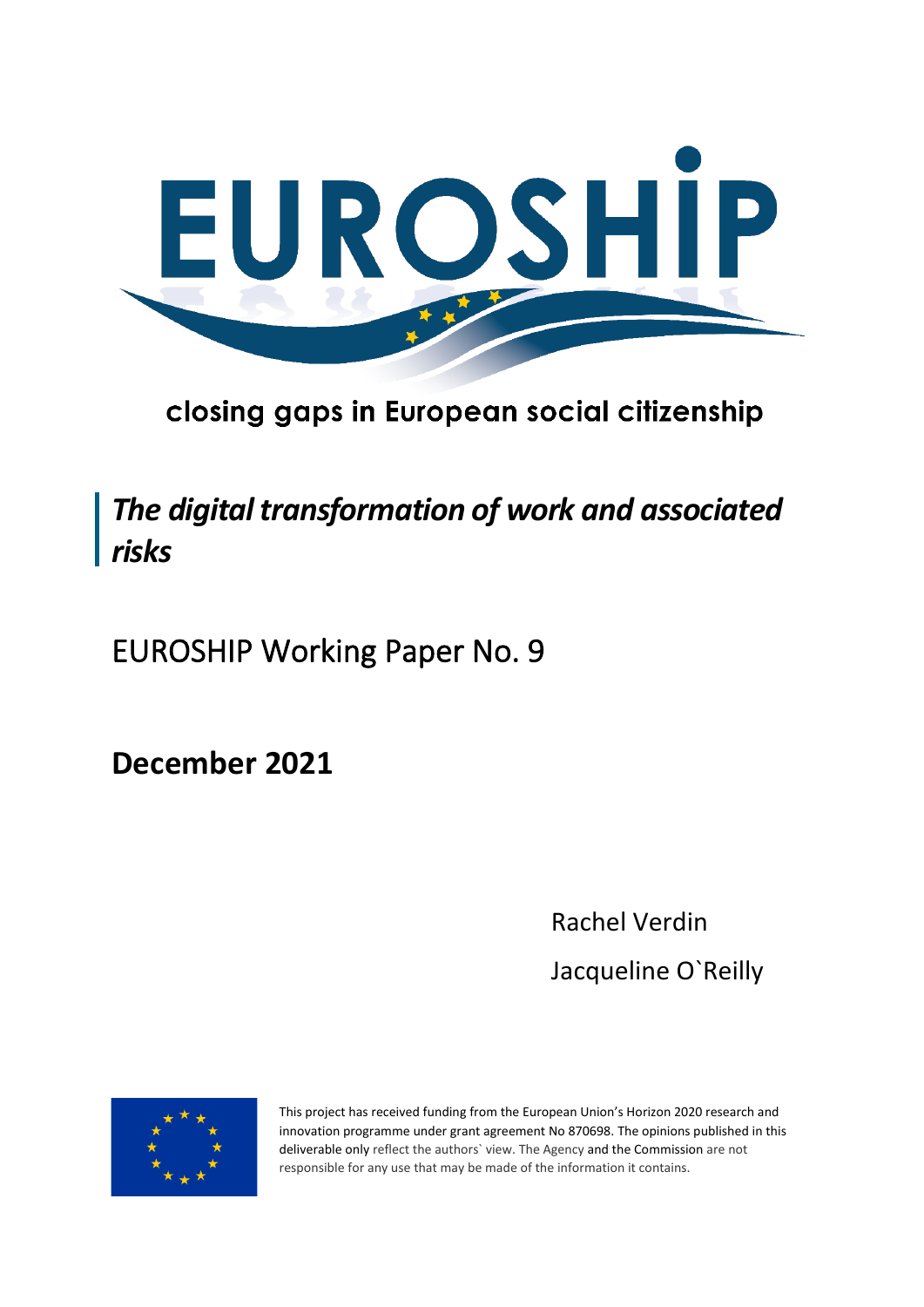EUROSHIP Working Papers are outputs from EUROSHIP project (euroship-research.eu). The series is edited by the project coordinator Professor Rune Halvorsen. The working papers in the series are intended to meet the European Commission's expected impact from the project:

- i) to advance the knowledge base that underpins the formulation and implementation of relevant policies in Europe with the aim of exercising the EU social rights as an integral part of EU citizenship and promoting upward convergence, and
- ii) to engage with relevant communities, stakeholders and practitioners in the research with a view to supporting social protection policies in Europe. Contributions to a dialogue about these results can be made through the project website euroship-research.eu, or by following us on Twitter: @EUROSHIP\_EU.

To cite this report:

O`Reilly, J, Verdin, R (2021) The digital transformation of work and associated risks. EUROSHIP Working Paper No. 9. Oslo: Oslo Metropolitan University. DOI: 10.6084/m9.figshare.17158064. Available at:<https://euroship-research.eu/publications>.

© Copyright is held by the authors

The original version of this working paper was submitted to the European Commission's Research Executive Agency (REA) as EUROSHIP Deliverable 8.2 in November 2021.

#### **Authors**

[Rachel Verdin,](mailto:r.f.m.lyons@sussex.ac.uk) Digital Futures at Work Research Centre, University of Sussex, UK [Jacqueline](mailto:j.o-reilly@sussex.ac.uk) O'Reilly, Digital Futures at Work Research Centre, University of Sussex, UK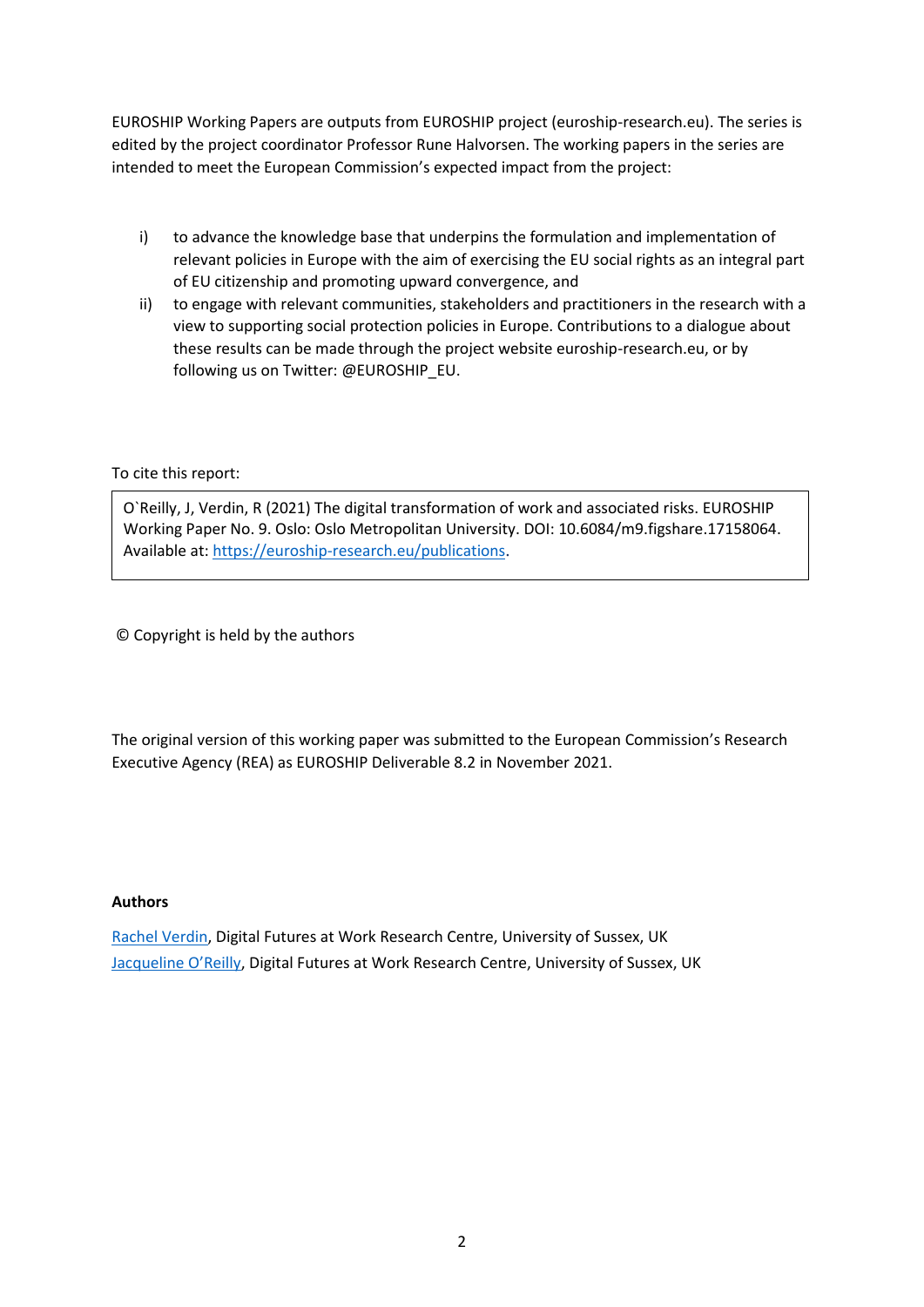## <span id="page-2-0"></span>Acknowledgements

The basis of this report, in addition to our own research, was informed by a series of national reports on social protection systems from the Euroship partners. Our thanks to the following authors for these very informative publications include:

Rune Halvorsen, Ivan Harsløf, Bjørn Hvinden and Mi Ah Schoyen from Norway; Marge Unt, Kadri Täht, Mariann Märtsin, Tõnis Saarts and Epp Reiska from Estonia; Christopher Grages, Birgit Pfau-Effinger, Thurid Eggers and Jan Meid from Germany; Zyab Ibáñez, Margarita León and Llorenç Soler from Spain; Caterina Arciprete, Federico Ciani, Tullia Galanti, Matteo Jessoula and Roberto Pedersini from Italy; Fruzsina Albert, András Gábos, Róbert I. Gál, Melinda Kelemen, Ágnes Kozma Turnpenny, Márton Medgyesi and Péter Szivós from Hungary.

Reference to their contributions can be found in the text and bibliography.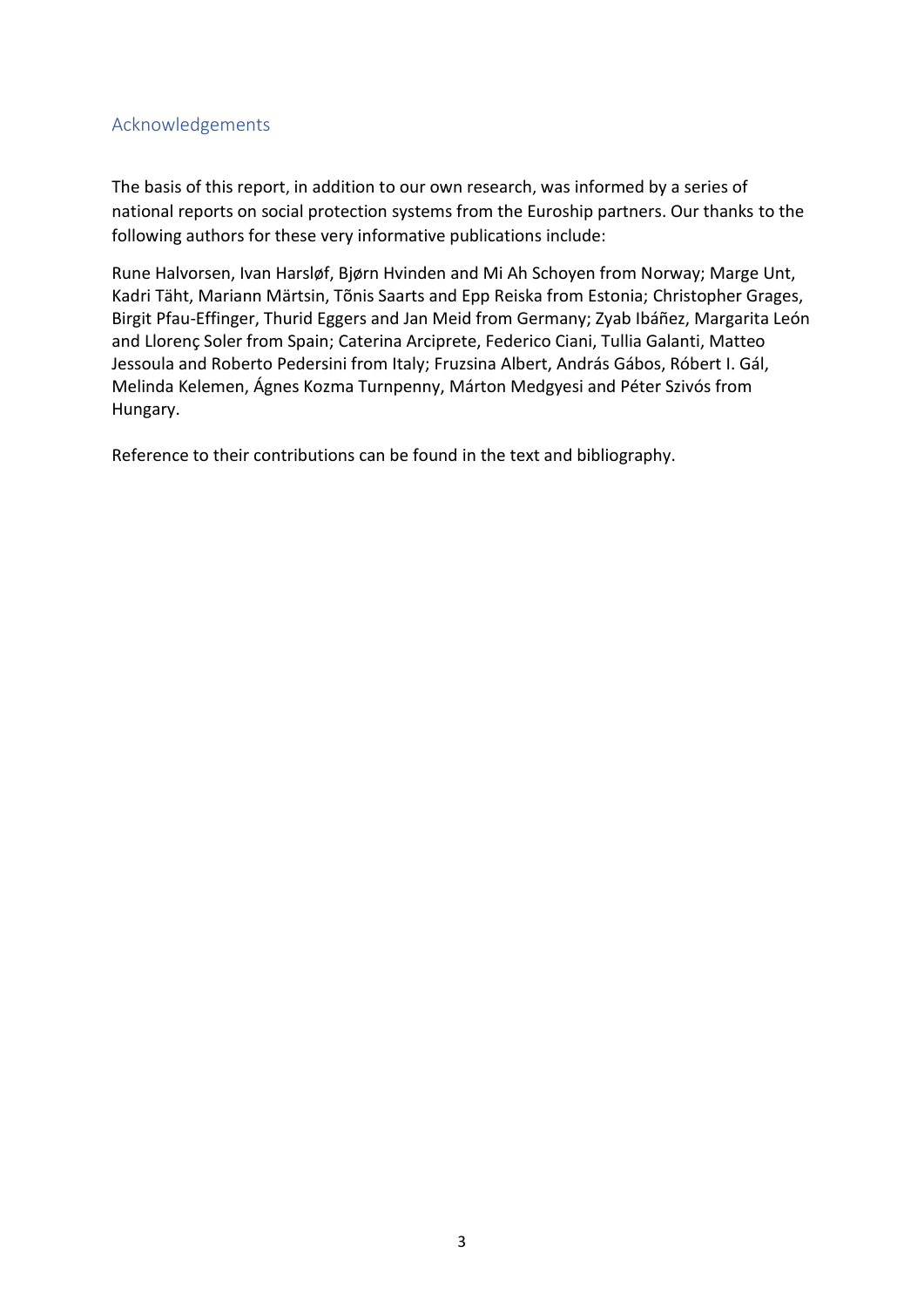## Table of Contents

| 1. |                                                                                                     |  |
|----|-----------------------------------------------------------------------------------------------------|--|
|    |                                                                                                     |  |
|    |                                                                                                     |  |
|    |                                                                                                     |  |
|    | Figure 2: The growth of active digital labour platforms globally (selected categories 1999-2021) 12 |  |
|    |                                                                                                     |  |
|    | 3. Policy challenges arising from platform employment in Europe  17                                 |  |
|    |                                                                                                     |  |
|    |                                                                                                     |  |
|    |                                                                                                     |  |
|    |                                                                                                     |  |
|    |                                                                                                     |  |
|    |                                                                                                     |  |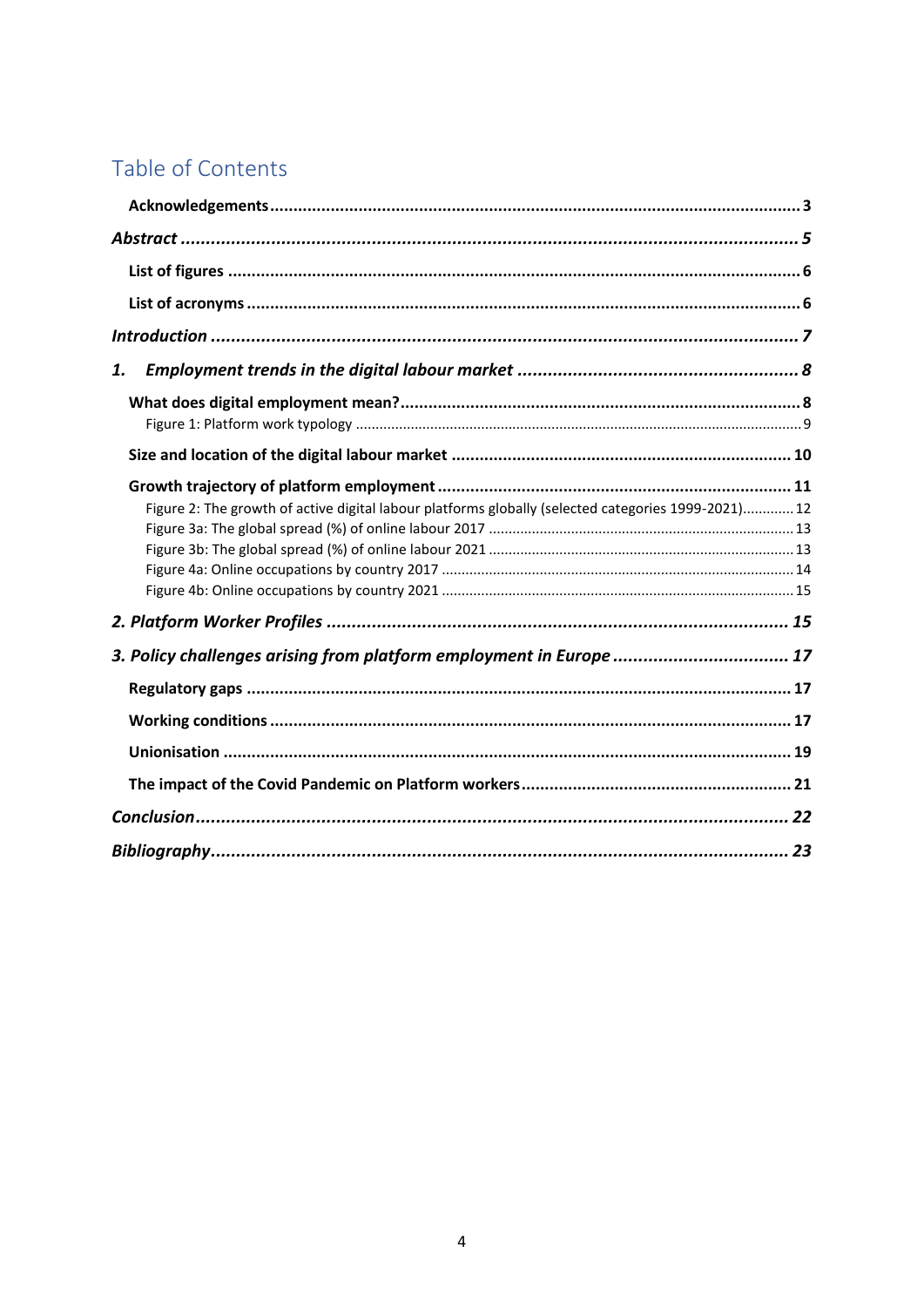## <span id="page-4-0"></span>Abstract

This report provides a summary and assessment of the existing literature and data on the extent of digital forms of employment across Europe in a global context. It illustrates the variability in how it is defined and how it is growing.

On one hand, optimists point to the attractions and relative ease in finding employment on digital platforms; on the other hand, more critical perspectives argue that these employment contracts can result in exclusion from social protection systems. As a result, particularly for those with lower skill forms of digital employment, this can undermine social citizenship as they lack comparable employment rights, or when they are unemployed they have less entitlement to social protection and welfare benefits.

The collective potential of policy makers and trade unions to address these challenges is recognised in relation to the imbalance of bargaining power and the regulatory governance to bridge these gaps in citizenship entitlements. There is increasing evidence that competitive pressures arising from the use of new employment patterns on these platforms are also being adopted by more traditional companies.

An additional challenge to digital access to citizenship rights is through which this is taking place is related to the introduction of digital public services. While these services are intended to enable access to egovernment, for those with limited connectivity they may find themselves increasingly disconnected from these services and benefits. This dimension is discussed in more detail in D8.1 where we compare developments across the EU using evidence from the Digital Economy and Society Index (DESI) over time to plot change with a particular focus on the public sector and egovernment.

In accordance with the broader ambitions of the EUROSHIP project, the risks of poverty and social exclusion arising from these emerging business models and welfare service delivery models, demonstrate the urgent need for a regulatory response within national and EU jurisdictions.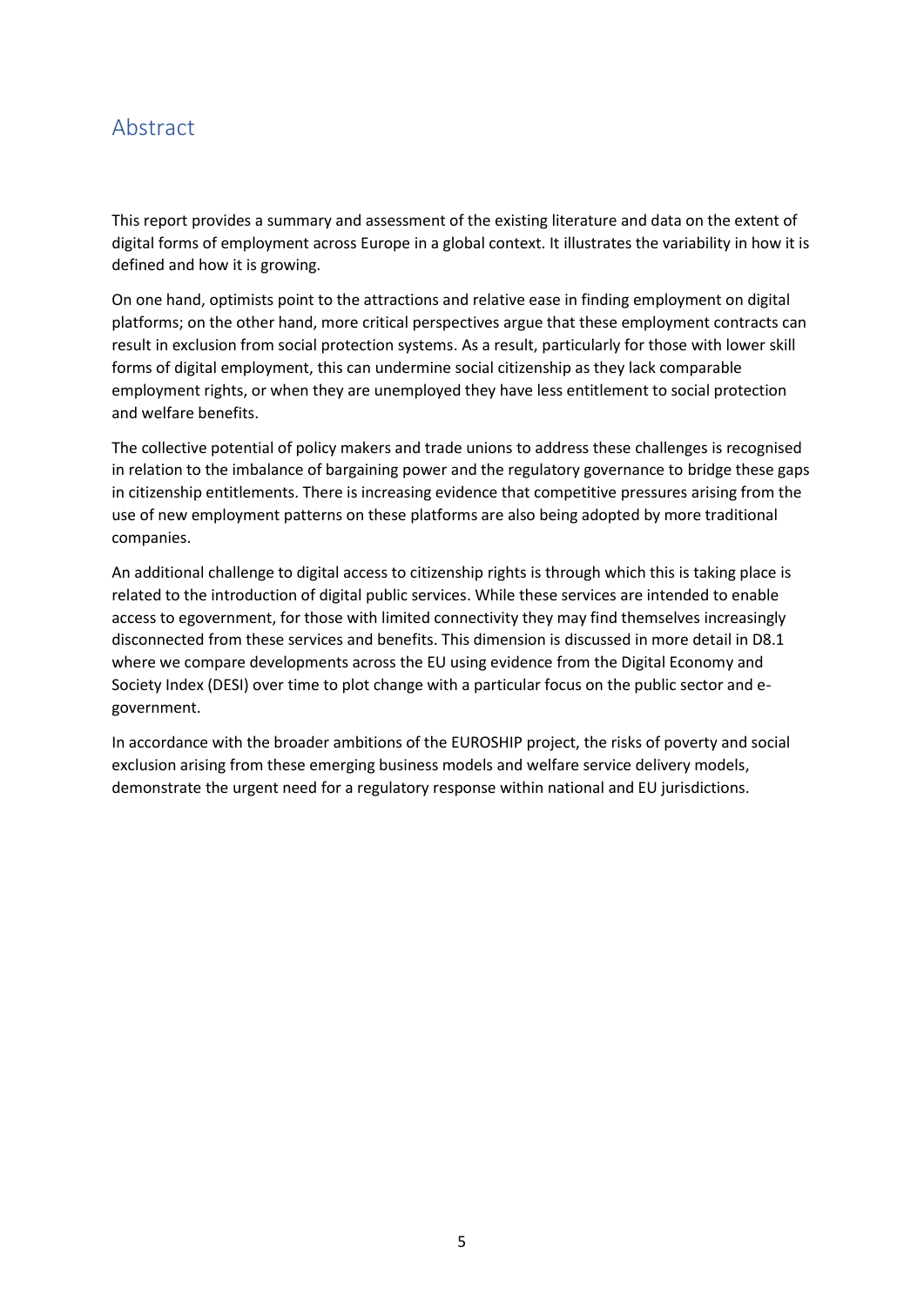## <span id="page-5-0"></span>List of figures

| Figure 2: The growth of active digital labour platforms globally (selected categories 1999-2021)12 |  |
|----------------------------------------------------------------------------------------------------|--|
|                                                                                                    |  |
|                                                                                                    |  |
|                                                                                                    |  |
|                                                                                                    |  |

## <span id="page-5-1"></span>List of acronyms

COLLEEM Collaborative Economy and Employment Survey

- EU European Union
- GMB General trade union in the UK
- ILO International Labour Organisation
- OLI Online Labour Index
- UK United Kingdom
- WEF World Economic Forum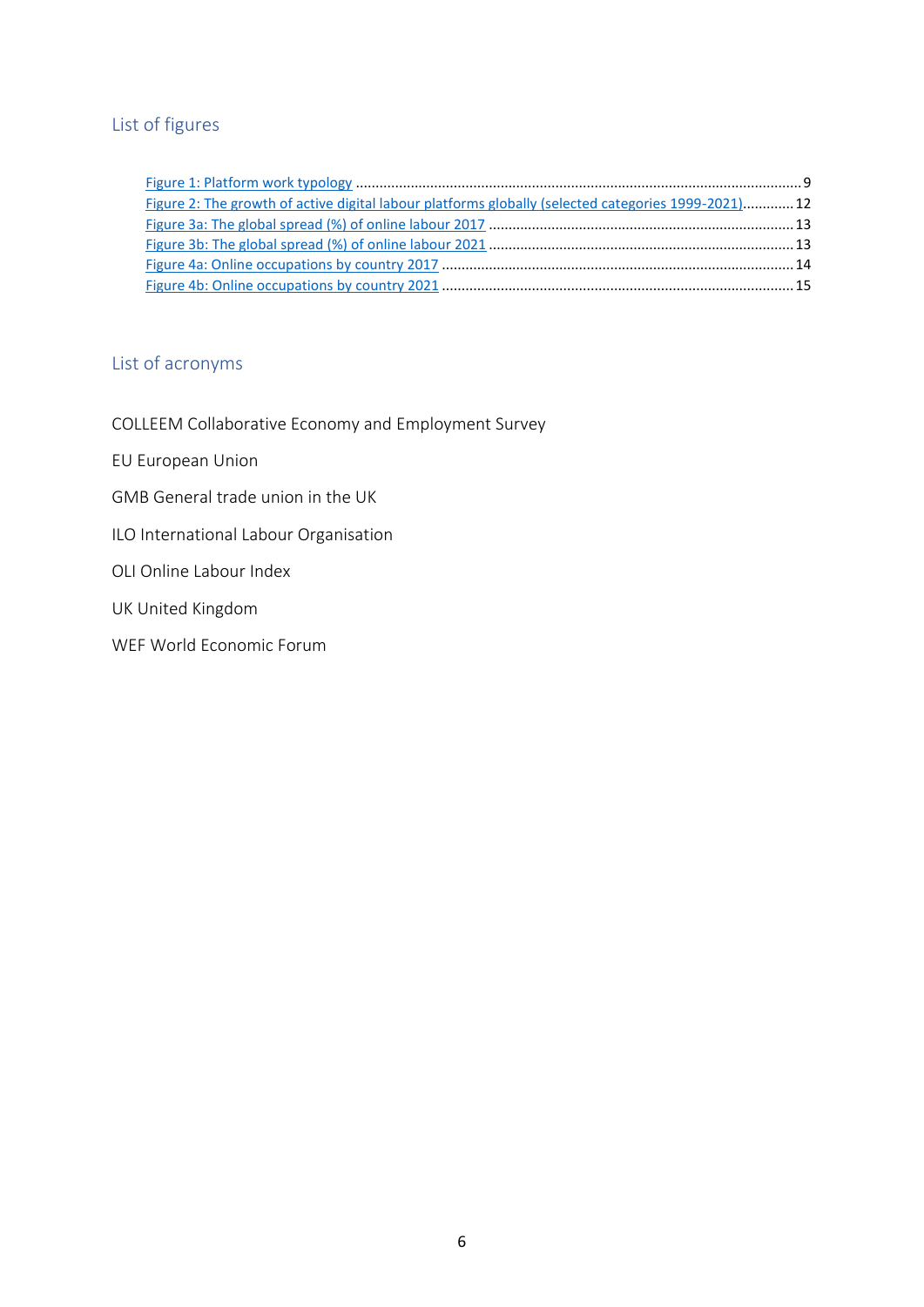## <span id="page-6-0"></span>Introduction

There is a burgeoning literature seeking to understand the size, shape and growth of digital labour markets. The pandemic has amplified and further exposed existing regulatory gaps highlighting the challenges for social citizenship associated with emergent digital labour markets. The risks of disenfranchising workers, exacerbating inequalities and undermining the opportunities they have for full and effective social citizenship is assessed for the EUROSHIP partner countries: Norway, UK, Spain, Estonia, Germany, Italy and Hungary.

The evidence available indicates that there is a considerable variability in the forms and extent of employment through digital and online platforms including both for online jobs and on-location work mediated by these platforms.

The motivations for those undertaking digital employment are outlined alongside the difficulties workers experience in relation to their uncertain employment relationship. While the improved flexibility that these emergent business models can offer may be appealing, the evidence shows how this often presents as a double-edged sword with some benefits and other disadvantages

The need for fair working standards, access to social protection systems and collective support before the pandemic have been amplified by periods of lockdown and the erractic effects on the labour market. Undertaking digital employment directly affects how individuals participate in public and social life. The evidence has shown the risks workers face '*and the exclusionary consequences for disadvantaged citizens*' (Schou and Svejgaard Pors, 2019: 464). While digital employment may be relatively marginal, it is growing in an unregulated space with significant risks for those engaged in these emergent labour markets, particularly in periods of economic turbulence.

These recent developments only highlight the previously existing imbalance of bargaining power and the need for clear regulatory standards that are being contested across a number of European jurisdictions and present considerable challenges for the European Commission. Regulatory reform cover employment protection, minimum wages, working hours, health and environmental safety, as well as workers voice and influence in implementing these changes.

The provision of digital employment solutions is also generating new problems extending to digital forms of management within standard employment relationships, demonstrating its potential to reach far beyond those engaged in platform labour. The patterns that are emerging and the gaps that are present highlight risks in terms of inequality and social exclusion. The seemingly irrepressible wave of technological transformations in work is overwhelming considerations of equality, fairness and inclusion in the wake of this drive for digitalisation at work. This report provides the initial phase of examining these issues with the EUROSHIP project.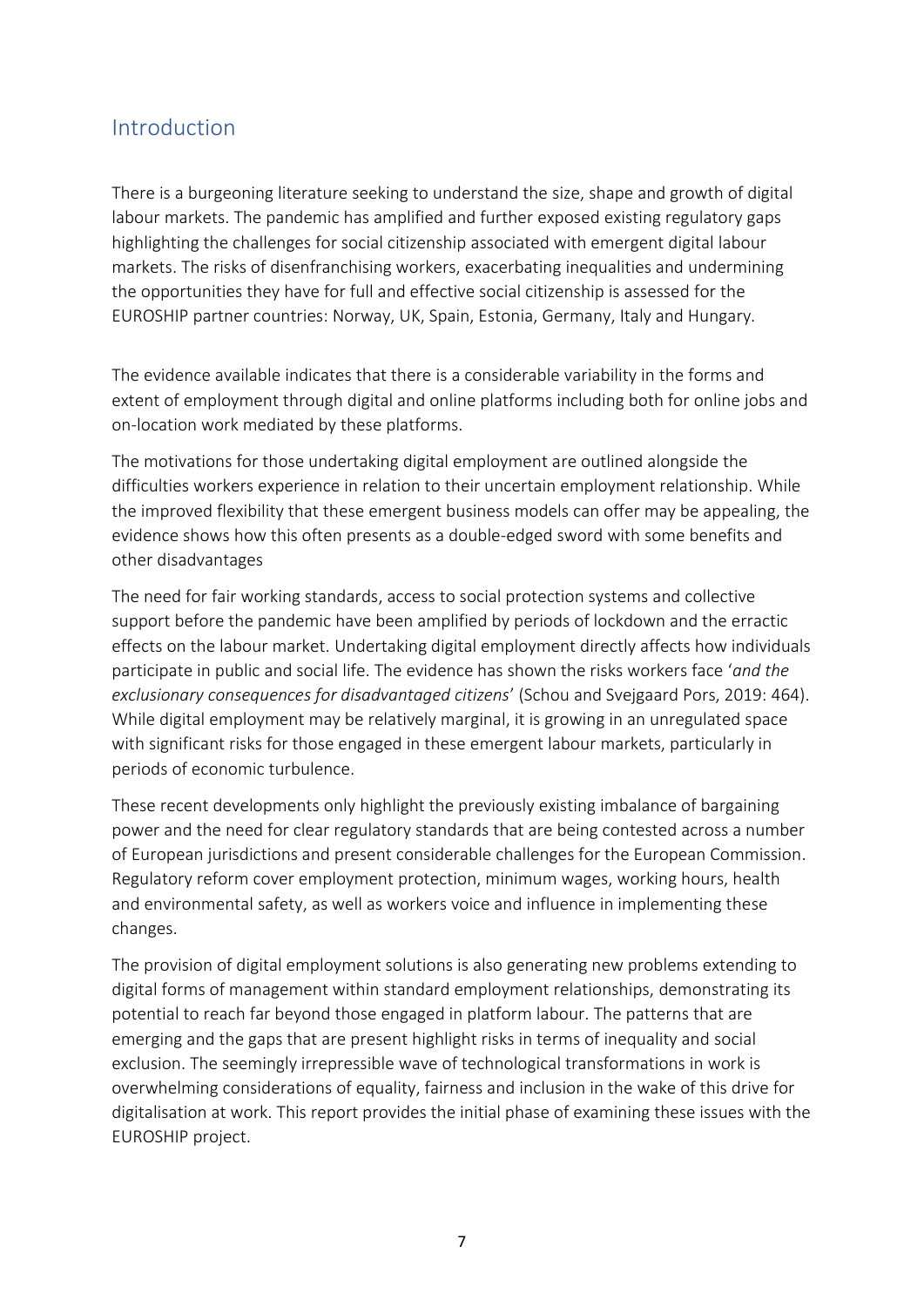## <span id="page-7-0"></span>1. Employment trends in the digital labour market

Since the 2000s new forms of employment mediated by digital labour platforms have emerged across Europe and the globe (Mandl et al., 2015; Neufiend et al. 2018; ILO, 2021). However, efforts to ascertain the size and shape of the digital labour market have been complex and challenging. A variety of new methodologies are being developed to capture this dymanic alongside more conventional statistical measures aimed to monitor these developments. Here we outline some of the most recent research attempting to define and quantify the size, shape and growth of platform labour.

This data can begin to identify the proportion of populations engaged in such work, with reference to variable aspects such as the frequency and volume of hours worked. Nevertheless, some of this knowledge is in its relative infancy while new innovative measures are being experiemented with in attempts to capture this more accurately and consistently across countries (see also O'Reilly and Verdin 2021c D8.1). Based on a review of existing empirical evidence and the challenges it presents, the report concludes by outlining some of the major risks associated with employment rights, benefits and working conditions associated with work mediated by digital labour platforms.

## <span id="page-7-1"></span>What does digital employment mean?

The concept of digital employment or platform labour does not have a universal definition and remains contested in the literature. Much of this initial debate has focused on platform work, although these practices are increasingly being adopted in mainstream conventional firms who are having to adapt to competitive pressures created by these digital competitors. Here we focus on definitions of digital employment mediated by these platforms. Hauben et al (2020: 13) define this as:

'*all paid labour provided through, on, or mediated by an online platform in a wide range of sectors, where work can be of varied forms.*'

The platform provider acts as an intermediary between organisations and individuals seeking labour and workers looking for paid work. One of the most contentious legal issues around these relationships has been the extent to which the platform is purely a facilitator of labour exchange, or an employer in their own right. The implications of this contestation lies with responsibility for social protection for these workers which is discussed in more detail later in this report. For present purposes, with the aim of monitoring and measuring these different forms of employment facilitated by these platforms, we can distinguish between work that is entirely on-line, or is carried out on-location (see figure 1).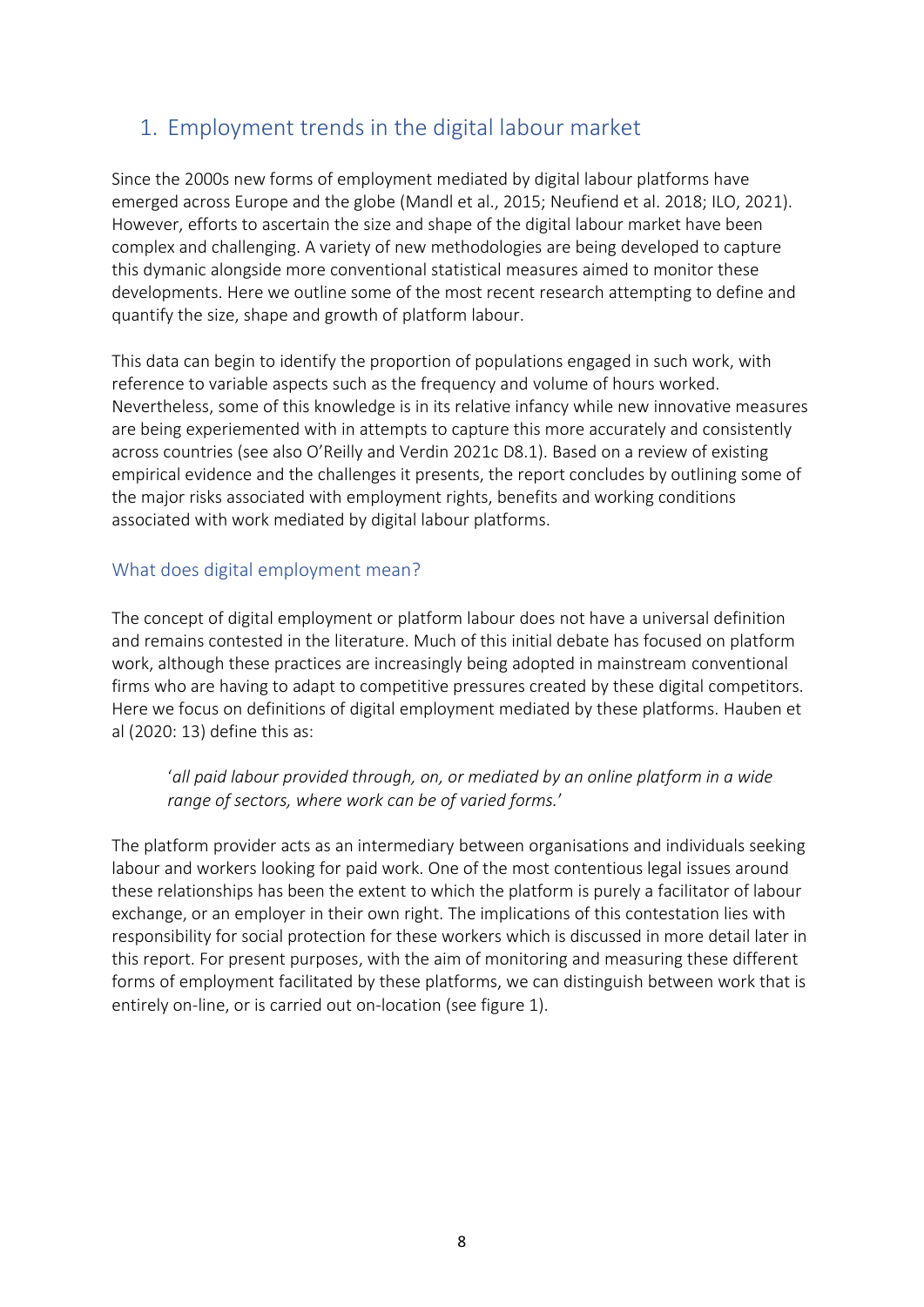### <span id="page-8-0"></span>Figure 1: Platform work typology



*Source: Adapted from Hauben et al. (2020)*

Figure 1 subdivides types of employment according to where they are performed. Onlocation refers to work that is carried out in person at a specific location. The platform acts as a mediator between the consumer requiring the service and the worker who performs the task, i.e. driving or delivery work, cleaning and personal care work. Online work is entirely web based, and independent of location from the organisation requesting these tasks and the workers performing them. The platform mediates between these parties. The work is matched, carried out and paid digitally, i.e. data entry and translation services. There is a further subdivision within each of these categories, recognising the low and high skill entry requirements as illustrated in Fig. 1.

Platform work offers solutions for both economic demand from both individual consumers and/or businesses and labour supply looking for paid work (i.e. platform workers). The advantages for both demand and supply are as follows. For businesses using platform workers they are: able to access a large pool of potentially international labour; benefit from quick completion of work; and reduced costs of labour. For individual consumers they have easy access to a local pool of labour services. For those seeking paid work: there are less barriers to entry; those from poorer countries may access higher wages, particularly for those in higher skilled roles (Lehdonvirta, 2021)<sup>1</sup>; there is flexibility and autonomy to manage work around other commitments; and they have the potential to earn a secondary or additional income (Broughton et al., 2018).

The reality behind worker motivations is complex and varied. Dependant on the level of skill the job requires, workers typically exercise variable degrees of control over their work. The

<sup>1</sup> <https://digit-research.org/events/digit-events/digit-debates-16-june-2021/>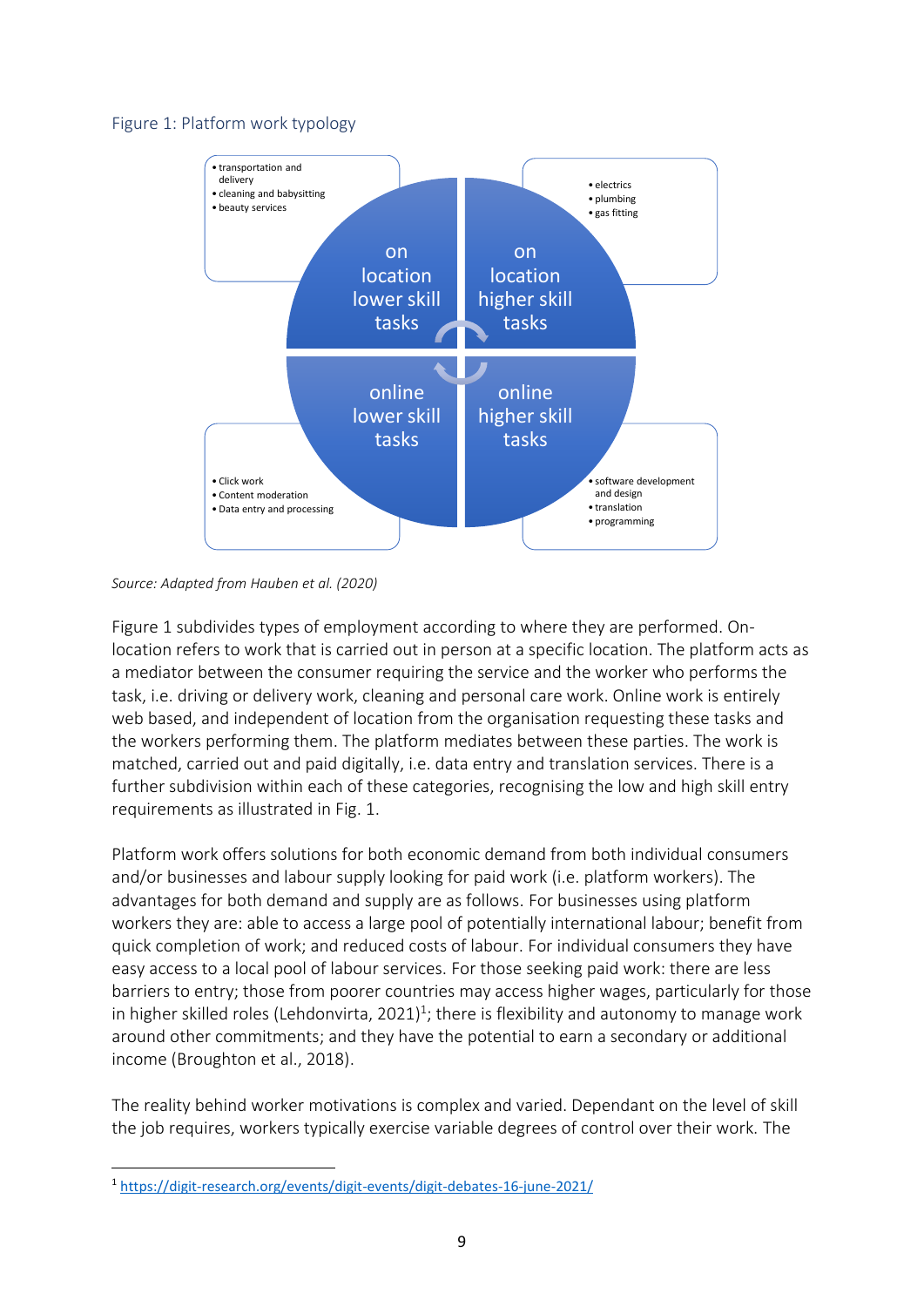issue of control over their work has been one of the major contentions in legal cases questioning the extent to which these jobs are genuinely independent. Flexibility is often at the behest of expectations arising from the platform, particularly for those in the lower skill segment of the labour market.

Within this complex and at times contested definition of what constitutes platform labour there is further complexity in attempting to measure the size of the digital labour market. This challenges include identifying: the number of hours worked; the potential for individuals to be engaged in work across numerous platforms; and the variability in the reference period used to ascertain regularity of work.

Additionally, labour market statistics and measures may not capture workers that are using platform work as a secondary income. Establishing this information from company data may also be misleading as work may fall below tax reporting purposes, accounts may be used by more than one person, and there is variability in whether and how companies report this pay data (Tubaro et al., 2020).

### <span id="page-9-0"></span>Size and location of the digital labour market

Studies have used a variety of methods to examine the extent of digital forms of employment and capture the '*elusive phenomenon*'. The lack of comparability between research results reflects the inconsistency in the countries studied and the variable methodologies they use.

The most cited study, according to Hauben et al. (2020), uses the COLLEEM (Collaborative Economy and Employment) survey and covers fourteen Member States to assess the shape and growth of the platform labour market (Pesole et al., 2018; Urzi Brancati et al., 2020).<sup>2</sup> Their research shows that there has been a steady growth in those undertaking platform work across Member States as secondary, marginal and sporadic employment. The exception to this finding of ongoing growth are those they categorise as '*main*' platform workers (Urzi Brancati et al., 2020: 17).<sup>3</sup> The COLLEEM survey findings suggest 1.4% of the working age population are engaged in platform work as their main form of employment. This corresponds with other research which indicates that platform work is often used in conjunction with other forms of employment as a strategy to *'piece together an income'* (Huws, 2017: 10; Hauben et al., 2020: 19).

Interestingly research carried out prior to the March 2020 onset of the covid pandemic showed that the volume of online platform workers exceeded the numbers performing onlocation platform work in all countries (Huws et al., 2019: 24-25). Within this broad trend

<sup>&</sup>lt;sup>2</sup> The COLLEEM research project was launched in January 2017 by the European Commission's Joint Research Centre and Directorate General for Employment and Social Affairs to investigate the collaborative economy and employment. COLLEEM is an online panel survey of internet users aged between 16 and 74 from Croatia, Czech Republic, Finland, France, Germany, Hungary, Ireland, Italy, Lithuania, the Netherlands, Portugal, Spain, Sweden, Slovakia, Romania, and the United Kingdom. The survey was carried out in 2017 and then again in 2018. <https://ec.europa.eu/jrc/en/colleem>

<sup>&</sup>lt;sup>3</sup> 'Main' platform workers are defined as those receiving 50% or more of their income from platform work and/ or those working more than 20 hours a week and receiving 25-50% of their income from platform work. This finding relates to data from the 2017 and 2018 COLLEEM survey results.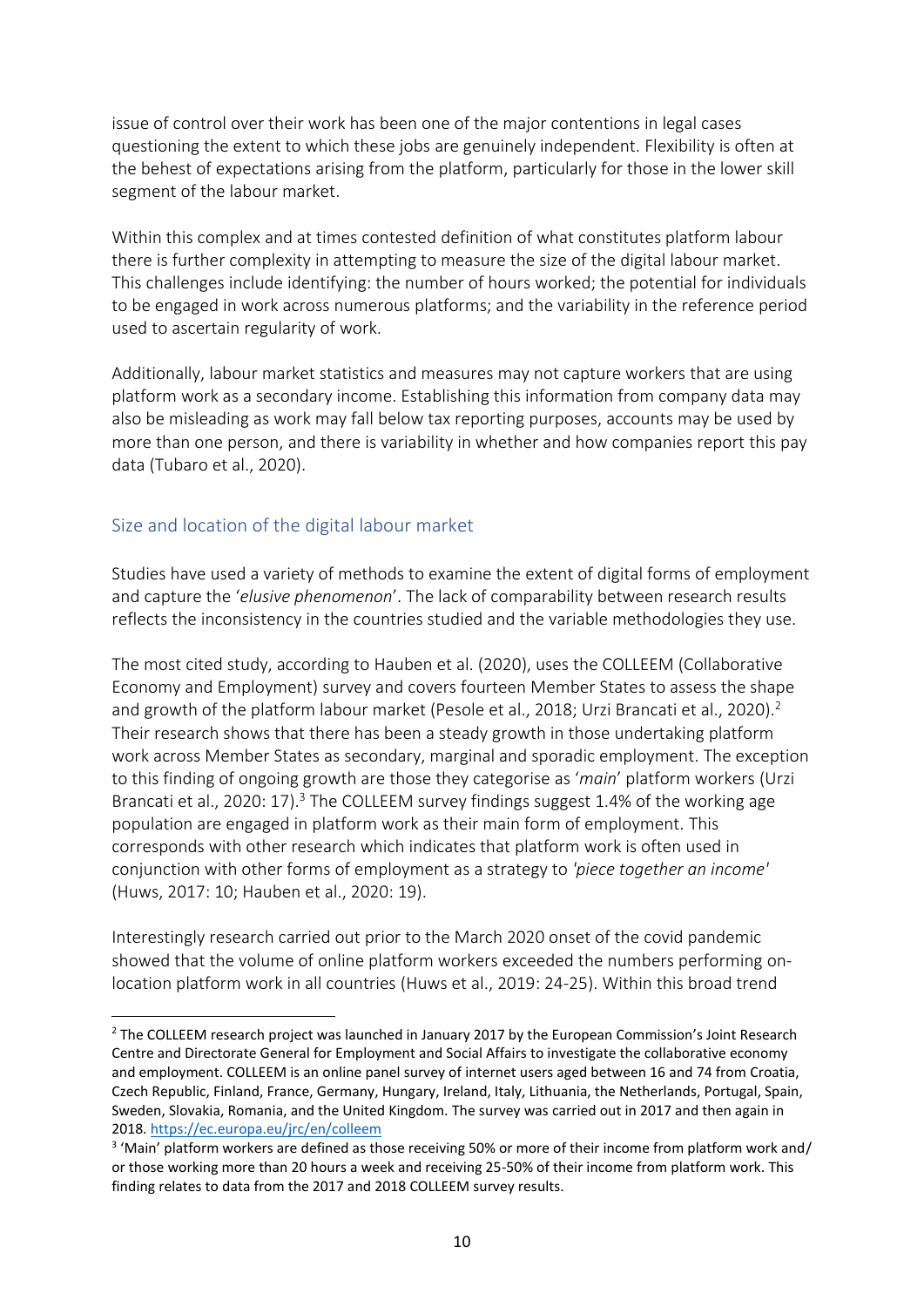there is significant national variation in the overall uptake of platform work (Berg et al., 2018; Huws et al., 2017; Pesole et al., 2018; Albert et al. 2021; Halvorsen et al. 2021; Ibáñez et al. 2021; Unt et al.2021; Grages et al. 2021; Arciprete et al. 2021; Verdin and O'Reilly 2021).

An overview of the literature identifies the variable extent of participation in platform work between countries. Huws et al (2019: 3) find that participation levels in the UK, Germany and Hungary are at the lower end, while Italy, Spain, and Estonia have amongst the highest levels in Europe. With reference to this data, they conclude suggesting that countries with lower average wages have higher instances of platform workers. They go on to suggest that the most likely explanation for these higher instances of platform work in Central Eastern and Southern Europe is poverty (Huws et al., 2019). This accords with the relatively low level of platform workers and stagnant growth of digital employment reported in Norway (Dølvik and Jesnes, 2018: 13).

However, the COLLEEM survey research from Pesole (2018: 3) is at odds with these findings. While the countries studied are not all the same, they suggest the UK has the highest incidence of platform work, accompanied by Germany, Spain, and Italy. Conversely Hungary and Slovakia have low instances of platform work, contrary to the findings of Huws et al (2019). Recent work from Lehdonvirta (2021) also suggest that some platform workers have very high levels of income and skills.

The disparity between results and lack of comparability demonstrates the "*diverging terminology of digital labour, different survey methods [and] sampling problems*" (Makó et al., 2020: 169). What is evident from these different findings is the significant heterogeneity in the way platform work is measured, its take up, the volume of hours typically worked and how this varies between countries. This diversity presents significant challenges for those trying to regulate these relationships with regard to social right risks both within and across European jurisdictions.

## <span id="page-10-0"></span>Growth trajectory of platform employment

The lack of consensus over how to define and measure the extent of digital employment means the data is not consistent and can only be used to broadly indicate the number of workers finding employment on these digital platforms. Nevertheless, there are suggestions of '*exponential growth'* of platform employment (Howcroft and Bergvall-Kåreborn, 2019). UK based analysis has found that the level of platform workers was around 5 million in 2016 (Howcroft and Bergvall-Kåreborn, 2019) and between 2016-2019, for those working at least once a week, this doubled in size to 9.6% of the adult population (SSCU and HBS, 2019). While the majority of those were using digital employment to top up their income, 48% defined themselves as full-time platform workers (SSCU and HBS, 2019).

In terms of quantifying the size of the labour market with precision, Kässi and Lehdonvirta (2018) have attempted to resolve the insufficiency of existing labour market statistics and indicators. The Online Labour Index (OLI) was created to address these inconsistencies [\(http://ilabour.oii.ox.ac.uk/online-labour-index/](http://ilabour.oii.ox.ac.uk/online-labour-index/) ). The OLI provides a global measure of the demand for and use of fully digital platforms, where the entire transaction occurs online (i.e.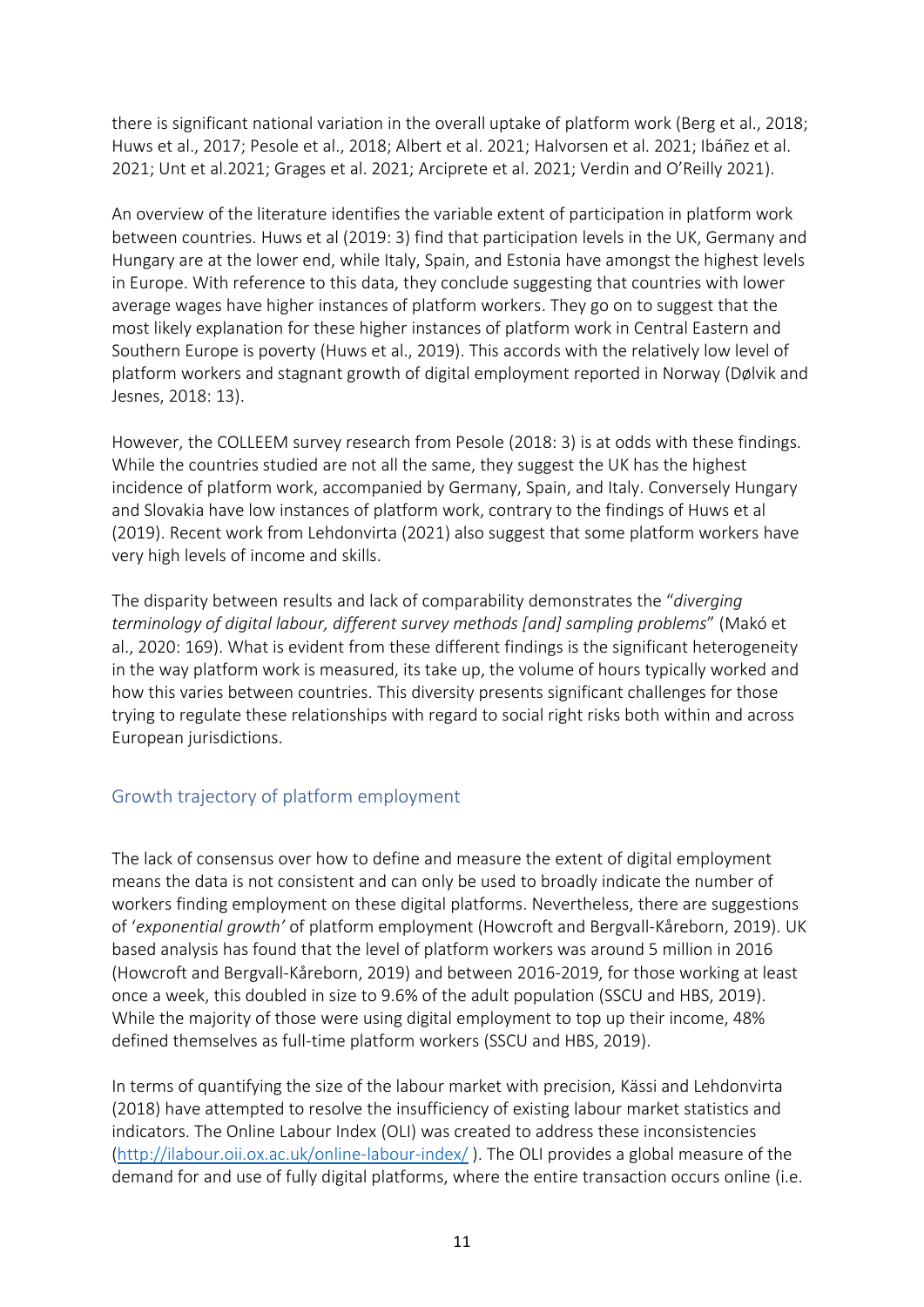Amazon Mechanical Turk). To create the Index a census of all platform companies of '*nontrivial size*' was combined with information relating to the number of active user profiles, job vacancies posted and tasks completed. The resultant data set enables the global tracking of supply and demand of platform work by country and occupation type in near real time. The Index also evidences the global spread, regional trends and commonalities in the type of platform work. The analysis shows that software development and technology are the most sought-after skills (accounting for one third of all platform jobs), followed by creative and clerical work (Kässi and Lehdonvirta, 2018: 247).

The OLI evidences that online freelancing work has grown by 11% each year for the last five years. Online global workers are now estimated at 19 million, with 5 million of those working full-time (Kässi et al., 2021). Figure 2 charts this growth, alongside that of taxi and delivery services, through their identification and analysis of 777 active platforms up to January 2021.



<span id="page-11-0"></span>Figure 2: The growth of active digital labour platforms globally (selected categories 1999- 2021)

#### *Source: (ILO, 2021): 47.*

The OLI tracked the growth trajectory of selected platforms through the Covid-19 pandemic (March 2020 - ongoing). Consumer delivery platforms for food and goods have continued to increase, while other forms of platform labour slowed; Schor (2020) suggests that as more and better paid jobs become available in the economy the willingness to look for work on these platforms has declined in the US.<sup>4</sup> As countries emerge from the Covid crisis it will be interesting to see if and how these trends are affected by the increase in remote working in standard employment relationships. In addition, more conventional firms are also beginning to adopt the practices of these platform firms as the innovate with new forms of service delivery and different employment conditions (Rolf, O'Reilly and Meryon 2021; Hunt and O'Reilly, 2021).

<sup>4</sup> <https://digit-research.org/events/digit-events-1/what-do-platforms-do/>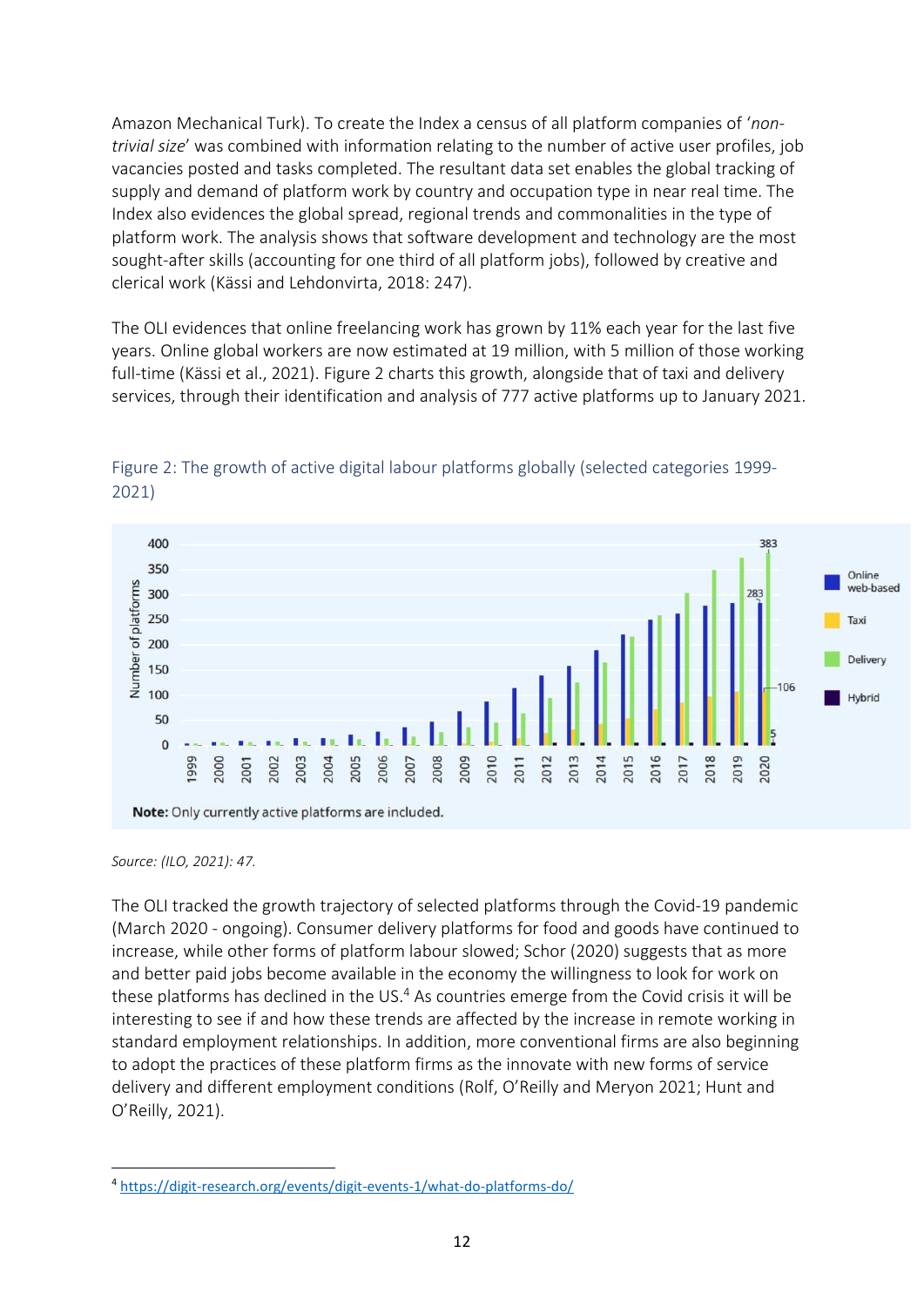The online labour observatory of the OLI provides a useful data visualiation tool to show the spread of both supply and demand of online work, and how this has changed globally since 2017. With reference to labour supply, figures 3a and 3b illustrate the changing global spread of where online labour has been performed.This indicator suggests that European labour markets tend to have relatively lower levels of penetration in comparison to Asia and Anglo-Saxon countries. On one hand this could mean that it is less easy for workers in Continental Europe to access work through these platforms. But, on the other hand the inequalities resulting from this type of labour may also be less extensive than in countries where this work is more common.

### <span id="page-12-0"></span>Figure 3a: The global spread (%) of online labour 2017



*Source[: https://onlinelabourobservatory.org/oli-supply/](https://onlinelabourobservatory.org/oli-supply/)*



<span id="page-12-1"></span>Figure 3b: The global spread (%) of online labour 2021

*Source[: https://onlinelabourobservatory.org/oli-supply/](https://onlinelabourobservatory.org/oli-supply/)*

 $20$ 

 $30$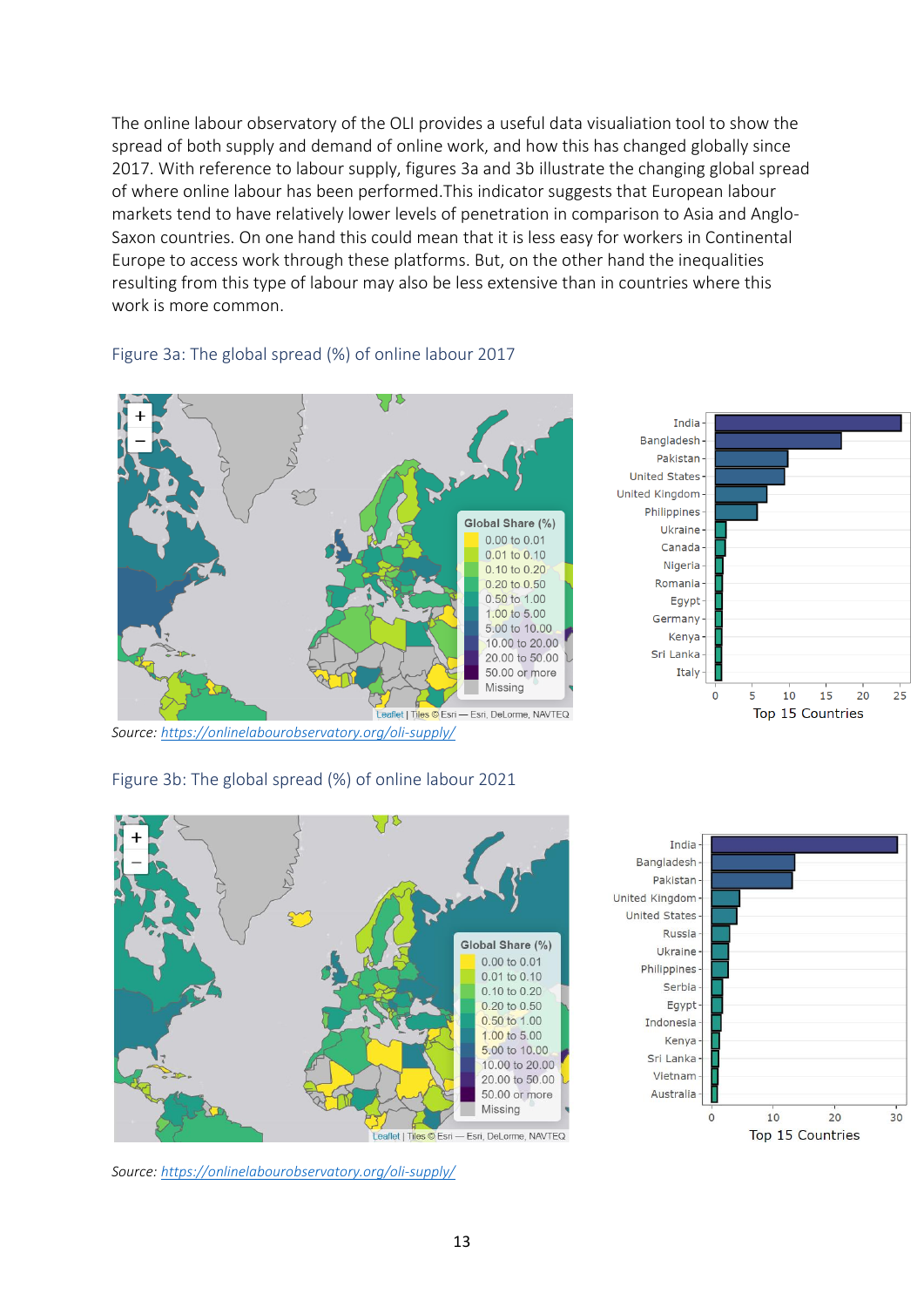The labour force share of platform worker has increased since 2017 in India, Pakistan and Russia alongside the relative decline for countries such as the US and Canada. Concern over these differences for European workers revolve around issues of social dumping, where these workers are employed on inferior terms and conditions for example to those in the EU. Businessess offering jobs for online labour are largely based in the US (41%), followed by the UK (8%) and India (6%) (Stephany et al., 2020). The implication for European workers are either that it is less easy for them to access these potential jobs, or if they do, the terms and conditions of employment might be quite different to those within their own juridictions, an issue which is currently highly litigious.

The OLI also enables cross-national comparison of the type of work carried out and how this too is changing over time. Figures 4a and 4b demonstrate how the type of work has shifted between 2017 and 2021 in Europe.



#### <span id="page-13-0"></span>Figure 4a: Online occupations by country 2017

*Source: [https://onlinelabourobservatory.org](https://onlinelabourobservatory.org/)*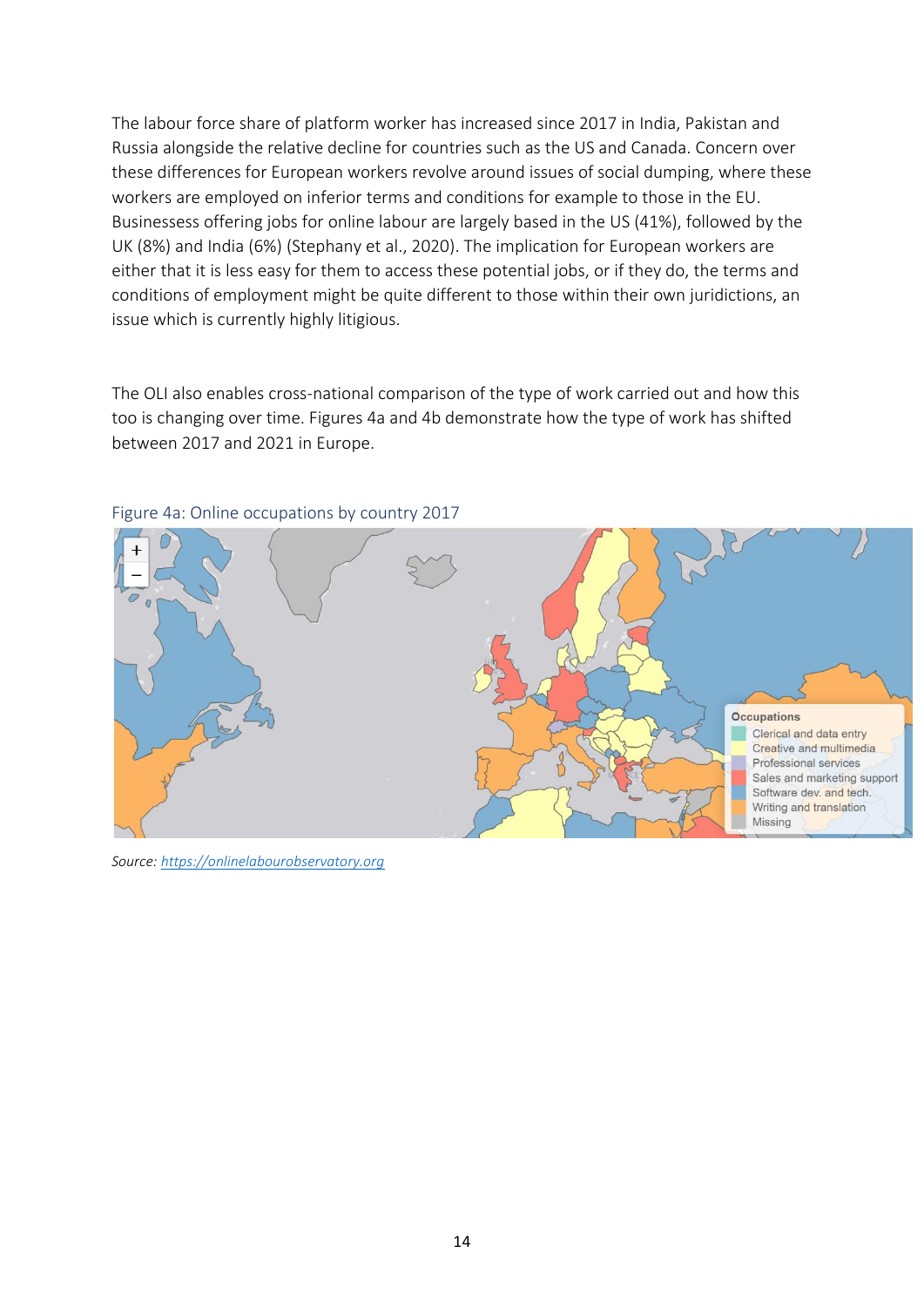### <span id="page-14-0"></span>Figure 4b: Online occupations by country 2021



*Source[: https://onlinelabourobservatory.org](https://onlinelabourobservatory.org/)*

Figures 4a and b demonstrates trends in the type of work carried out, for instance in 2017 writing and translation were most prominent in southern Europe, while sales and marketing support were the most popular occupations in the northern European countries of the UK, Norway and Germany. The 2021 analysis tracking the changing utilisation of online labour shows the growth of software development and technology, relative to other occupations. Some of these jobs are associated with more skilled occupations, and better pay (Lehdonvirta 2021), although this is a relatively under investigated area of research.

The existing quantitative evidence illustrates the overall trajectory of growth of platform work within and outside Europe, alongside divergent patterns of development between countries and occupations. Despite this growing body of evidence there still remains a need to understand the consequences of this type of work for those engaged in it, in terms of social protection and working conditions. We examine the characteristics of platform workers in section 2 before assessing how regulatory and collective frameworks are attempting to address these challenges nationally and internationally in section 3.

## <span id="page-14-1"></span>2. Platform Worker Profiles

Available evidence of the characteristics of platform workers indicates some common broad trends between countries related to age and education. According to the International Labour Organisation (ILO, 2021), the average age of platform workers internationally is thirtythree years. This corresponds with findings from Europe (Pesole et al., 2018; Urzi Brancati et al., 2020; Berg et al., 2018; Bonin, 2017; Lepanjuuri et al., 2018: 14; SSCU and HBS, 2019). Workers are more likely to be highly educated, particularly those from developing countries (ILO, 2021; Berg, 2018; Hauben et al., 2020: 20; Lepanjuuri et al., 2018: 14).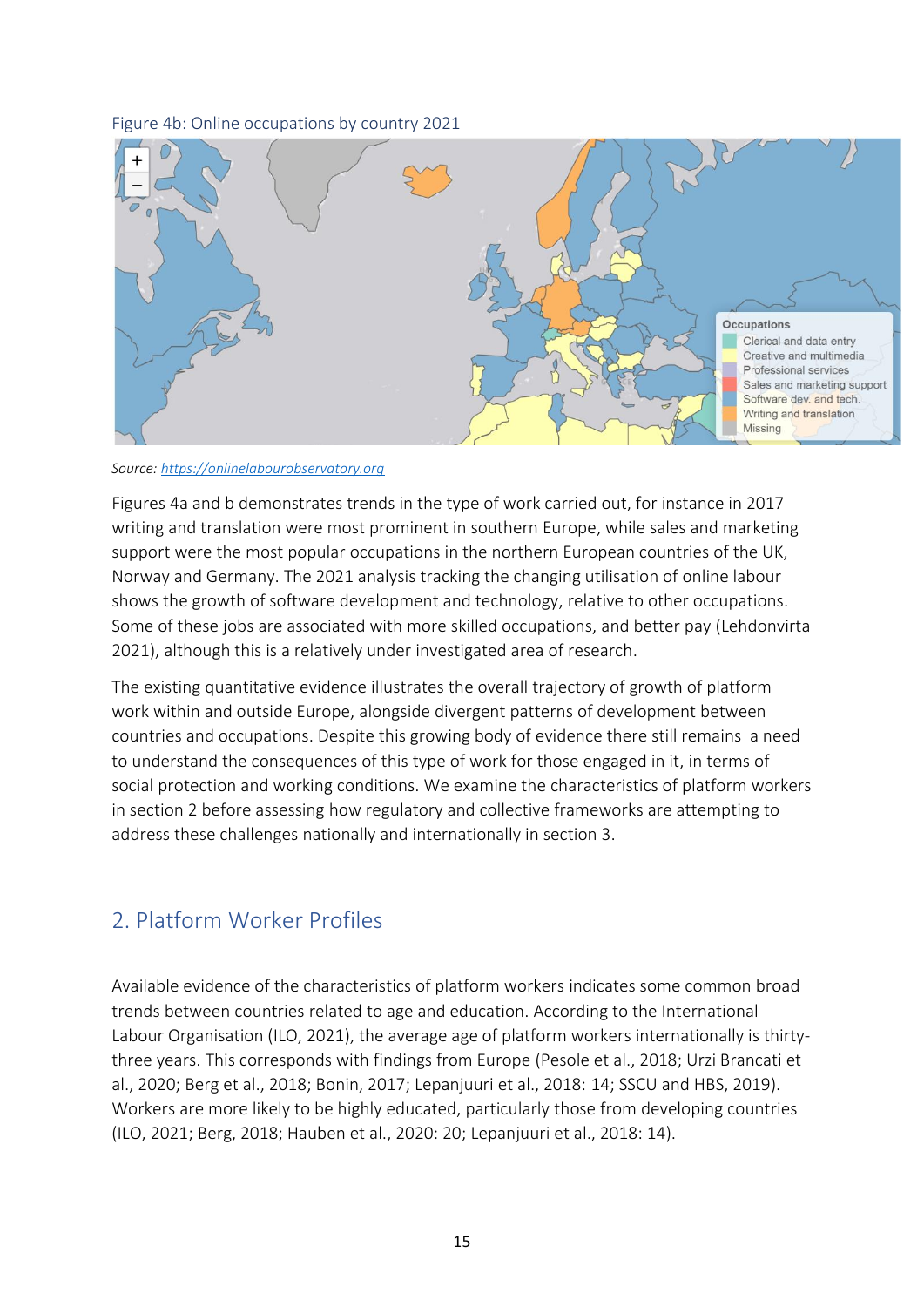However, greater differences in Europe suggest that platform workers are more likely to be non-nationals (Urzi Brancati et al., 2020: 4). Research also suggests that low skilled onlocation workers are more likely to come from marginalised and vulnerable groups, reflecting and further embedding established socio-economic, gendered and ethnic inequalities (Hauben et al., 2020: 20). The evolution of intersectional inequalities within these emerging labour markets is therefore also concerning (Renan Barzilay, 2019; Dubal, 2021). However, the extent of public concern with these differences is very variable across the Euroship partner countries (Albert et al. 2021; Halvorsen et al. 2021; Ibáñez et al. 2021; Unt et al.2021; Grages et al. 2021; Arciprete et al. 2021; Verdin and O'Reilly 2021).

A gender analysis of platform workers shows that men are most likely to undertake this kind of work. This gender division is more marked in developing countries (Berg et al., 2018; Behrendt et al., 2019; ILO, 2021; Pesole et al., 2018; Rani and Furrer, 2019). The trajectory of platform worker growth shows that women's engagement is rising at a faster rate than men's and so the overall participation gap is closing, albeit slowly (Urzi Brancati et al., 2020).

However, participation rates are highly segregated by occupational groups and activities. For example, according to the COLLEEM survey, men are prominent in transportation (onlocation) and software development (online) while women dominate in housekeeping and beauty services (on-location) and translation (online) (Pesole et al., 2018: 4).

Even where there is no difference in tasks or occupations the gender pay gap on these platforms remains significant. Adams-Prassel (2021) suggests that this may in large part be attributable to the interuptions female workers face in the context of working from home and managing on domestic demands on their time that interrupt their work flow and productivity.

The take up of platform work by gender amongst the EUROSHIP partners demonstrates significant variability between countries. While men form the majority of weekly platform workers in Germany (60.6%), Estonia (72.1%) and Spain (60.5%), in Italy women are in the majority (52.8%) (Huws, 2017; SSCU and HBS, 2019). Within the UK, analysis shows that the gender balance of platform workers has shifted. In 2016 women occupied 52.7% of platform roles, but by 2019 men were in the majority (55.8%) (Huws et al., 2019: 2).

There is very little data that allows us to distinguish between the ethnic origin or disability status of platform workers within or between European countries limiting our analysis of the intersectional effects of these types of employment largely to gender differences. However, there is an emerging literature, largely from the US that is beginning to explore ethnic differences in pay rates on these platforms (Dubal 2021); however, there is, as of yet, no substantial European evidence.

These gaps in our knowledge make it more difficult for policy makers to have a more fine grained analysis of the differential impact of platform mediated employment. Nevertheless, the growth of this pheonomena has raised a number of universal concerns related to regulatory gaps, working conditions and employee representation that are discussed in section 3.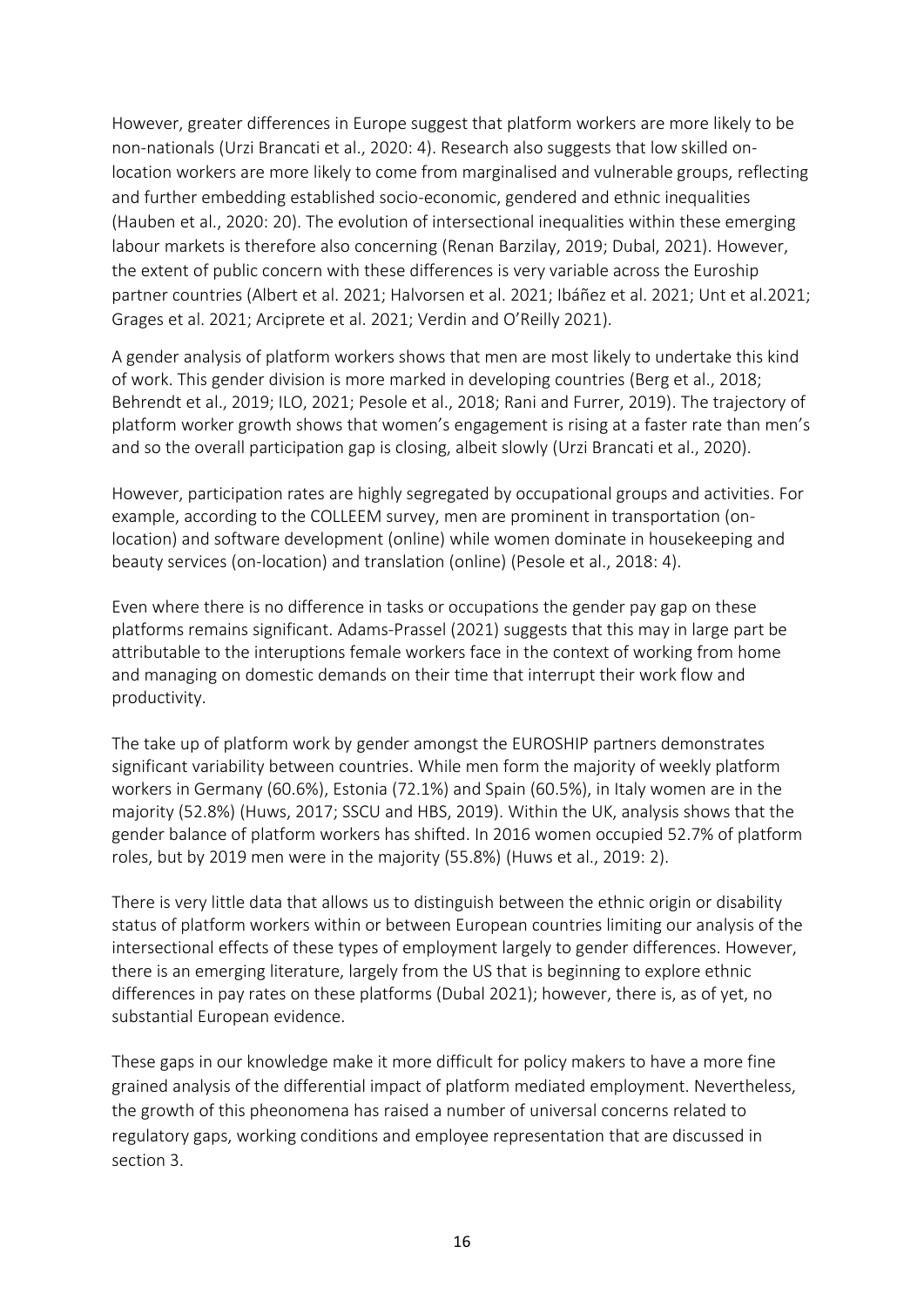## <span id="page-16-0"></span>3. Policy challenges arising from platform employment in Europe

## <span id="page-16-1"></span>Regulatory gaps

The labour market status associated with digital forms of employment is high on the policy agenda of the EU and Member States (Hauben et al., 2020). A dependant employment relationship provides the standard reference point for most labour and social security legal and policy frameworks. Protections associated with the traditional employment relationship, such as pay rates, sick pay and holiday entitlement, and responsibility for regulations surrounding health and safety at work, are uncertain for platform workers. Operating outside of the scope of existing social protection systems, arrangements for workers are variable. This limits access to social protection systems, resulting in largely unregulated working conditions and in some jurisdictions contested litigation on the status of these workers (Neufiend et al. 2018; Deakin 2020; Rolf et al. 2021). <sup>5</sup> These gaps constitute a double challenge for the future of work with some commentators suggesting that '*economic and social progress are at stake*' (Behrendt et al., 2019: 19). As per the central goal of the EUROSHIP project, understanding the risks to poverty and social exclusion these gaps present is critical in order to address them to protect social standards and living conditions.

## <span id="page-16-2"></span>Working conditions

The work mediated by platforms is to a large extent not new and could be seen as a form of 'putting out'.<sup>6</sup> However, the way that it is accessed, mediated, managed and regulated is new and is more global. Operating beyond the dependant employment relationship, alongside the opportunities presented by digital employment there are risks for workers in terms of wages, benefits and working conditions.

Platform work can offer the ability to earn a secondary income with the promise of good wages, increased access to work beyond cultural and national barriers, and improved flexibility for carers, students and those with health needs (Broughton et al., 2018).

However, the lived reality of these opportunities is often contradictory. Research by Berg (2018) found that only 7% of workers earned the wage advertised by the platform or more. Additionally, assessment of four platforms in Europe found that median earnings for platform workers in the UK were around 50% lower than the minimum wage, 29% lower in Germany

<sup>&</sup>lt;sup>5</sup> Initial national reports for the Euroship project have started to document these debates in national jurisdictions related to issues of income, employment security and entitlement to social benefits associated with the growth of independent contractors and self employment in the gig economy (Albert et al. 2021; Halvorsen et al. 2021; Ibáñez et al. 2021; Unt et al.2021; Grages et al. 2021; Arciprete et al. 2021; Verdin and O'Reilly 2021). These topics will be followed up through qualitative expert stakeholder interviews for D8.4.

<sup>6</sup> For example, spot labour markets, day contracting and 'putting out' have been evident from the earliest days of industrialistion to more recent practices in the Italian garment sector (Lazerson 1995).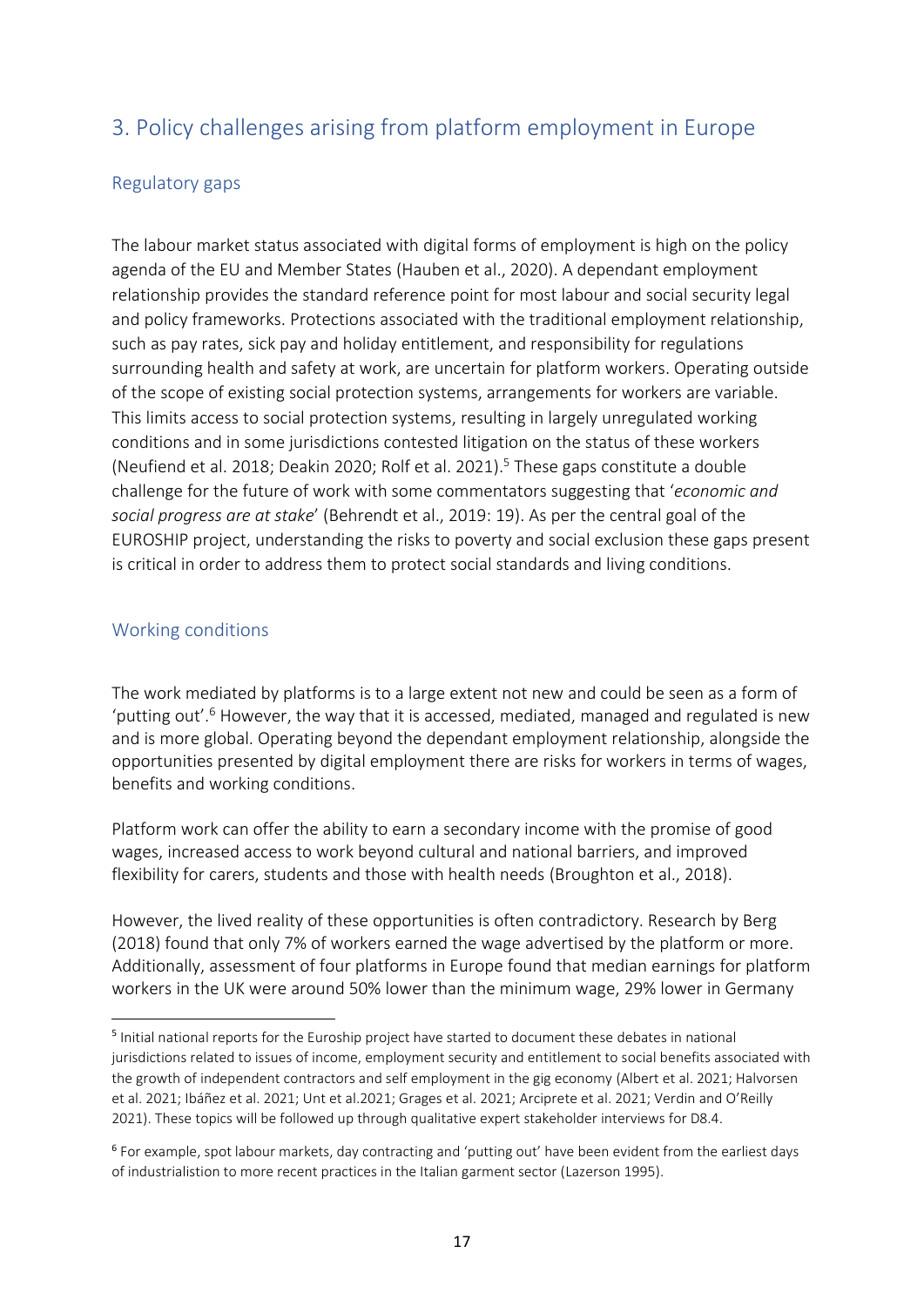and 9% lower in Spain (Rani and Furrer, 2019: 569). The '*risks of substituting a traditional sweat shop for a digital one*' are evident as with increased autonomy comes precarity, a lack of social protection coverage and lower job quality (OECD, 2017: 272).

The continued growth of digital labour platforms places increasing numbers of the workforce beyond the scope of social protection systems (Urzi Brancati et al., 2019: 4). Berg (2018) found that only three in ten workers on crowdwork platforms were covered by some form of social insurance. Their research also suggested that only 35% of workers had a pension or retirement plan. Survey data showed that one third of those had employment outside of the platform economy and that was where their social protection coverage arose (Berg et al., 2018: xviii). This demonstrates how digital employment is increasing the risks of poverty and social exclusion, creating new forms of inequities for those engaged in it.

The need for international standards to ensure 'decent work' for platform workers has been well documented. The ILO (2021) has produced a comprehensive analysis of international working conditions detailing workers' motivations, barriers and challenges. They flagged key issues concerning precarity, low pay, non-payment and the digital evaluation and reward of work.

This builds on previous analyses of working conditions on micro-task platforms (Berg et al., 2018). Reports have considered various aspects of working conditions such as: pay rates; work availability; work intensity; rejects and non-payment; worker communication with clients and platform operators; social protection coverage and the types of work performed. Workers are typically not offered any training or development and career progression opportunities are scarce (Hauben et al., 2020: 36; Broughton et al., 2018: 9).

Research has demonstrated how a variety of workers internationally experience the pros and cons of the work on these platforms, suggesting how working conditions could be improved (Berg et al., 2018). The World Economic Forum (WEF, 2020) identified the key issues workers face, formulating the improvements that are needed as a '*Charter for Platform Companies'*. Their Charter, alongside a similar approach adopted by Fairwork (2020), sets out a roadmap for action with goals including: diversity and inclusion, safety and wellbeing, flexibility and fair conditions, reasonable pay and fees, social protection, learning and development, voice and participation and data management (WEF, 2020; Fairwork, 2020).

There have been various degrees of recognition of these issues by governments within Europe but, as yet, there has been no coordinated response (Taylor, 2017; HMGovernment, 2018; Hauben et al., 2020; ILO, 2021). While the regulatory response is '*in flux'* (ILO, 2021: 211) the urgent need for action is further compounded by the expansion of digital forms of management, impacting beyond digital labour platforms (Allen QC and Masters, 2021; Gilbert et al., 2021). The increasing use of technologies and Artificial Intelligence more broadly in the workplace is similarly developing without regulatory constraint. Dølvik and Jesnes (2018: 16) suggest that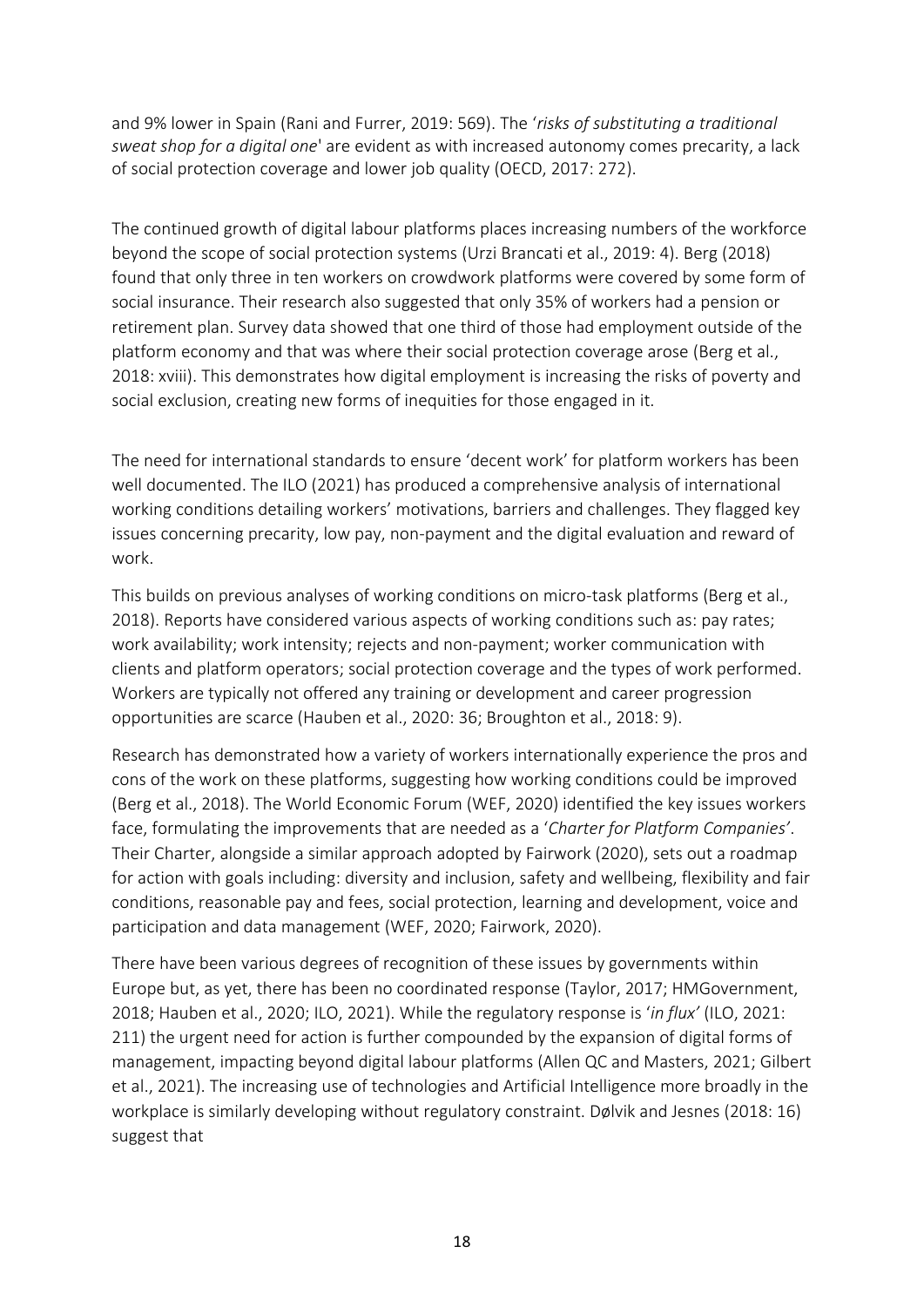'*we might in a few years no longer talk about a distinct platform or sharing economy but see growing integration of platform methodology in ordinary companies, such as on-demand work, digitally intermediated work and increased digitalization of traditional jobs*.'

This accords with findings from Huws et al (2019: 30) who conclude that given the difficulties with isolating digital platform workers as distinct groups, the broader issue of the spread of digital management practices needs addressing in its entirety; in particular as established firms attempt to compete with platform operations that benefit from lower labour costs.

### <span id="page-18-0"></span>Unionisation

The limited regulatory response to the emergent challenges presented by digital employment has prompted soft law initiatives and codes of conduct to be implemented by local jurisdictions and non-state actors (ILO, 2020: 246-7).<sup>7</sup> Within this context the limitations on union organising are therefore concerning. One of the fundamental principles of fair work includes freedom of association and effective recognition of the right to collectively bargain. The capacity of digital employment to undermine existing frameworks is accompanied by a lack of bargaining power for workers. The potential for collectivism amongst platform workers is undermined by the uncertain employment relationship associated with digital employment and barriers to unionisation resulting from the way work is organised. The isolated nature of work and the way it is allocated and managed presents risks for those seeking solidarity in union membership and wishing to engage in collective action. Howcroft and Bergvall-Kåreborn (2019: 32) suggest that union activity and action carries the risk of platform deactivation, loss of income and may be considered futile.

That said, despite the individualised nature of the work, collective action and unionisation has provided some opportunity for workers to challenge poor work practices (Tassinari and Maccarrone, 2020). Collective action is being coordinated by both established mainstream unions and informal groups of workers or start up unions (Staton, 2020; ILO, 2021: 212). The ILO has evidenced that there is an increasing amount of industrial action by platform workers (ILO, 2021). Findings are confirmed by the Leeds Index of Platform Labour Protest, which provides an international measure of worker protest (Leeds Index of Platform Labour Protest | [Centres and institutes | University of Leeds\)](https://business.leeds.ac.uk/research-ceric/dir-record/research-projects/1721/leeds-index-of-platform-labour-protest). Early analysis of the data produced by the index suggests that legal challenge and strike action have been important forms of opposition in western Europe and the global south respectively (Joyce et al., 2020).

The importance of strengthening the role of workers' organisations has been evidenced by the outcomes in a number of examples of collective successes including: the Uber case in the UK concerning worker status and the subsequent recognition of GMB union;<sup>8</sup> union

<sup>&</sup>lt;sup>7</sup> For instance, the Charter of fundamental rights of digital labour was introduced in the municipality of Bologna; Cabify, Deliveroo, Grab, MBO Partners, Postmates and Uber Technologies voluntarily signed the WEF Charter at the WEF 2020 annual meeting in Davos.

<sup>8</sup> *Uber BV v Aslam* [2021] UKSC 5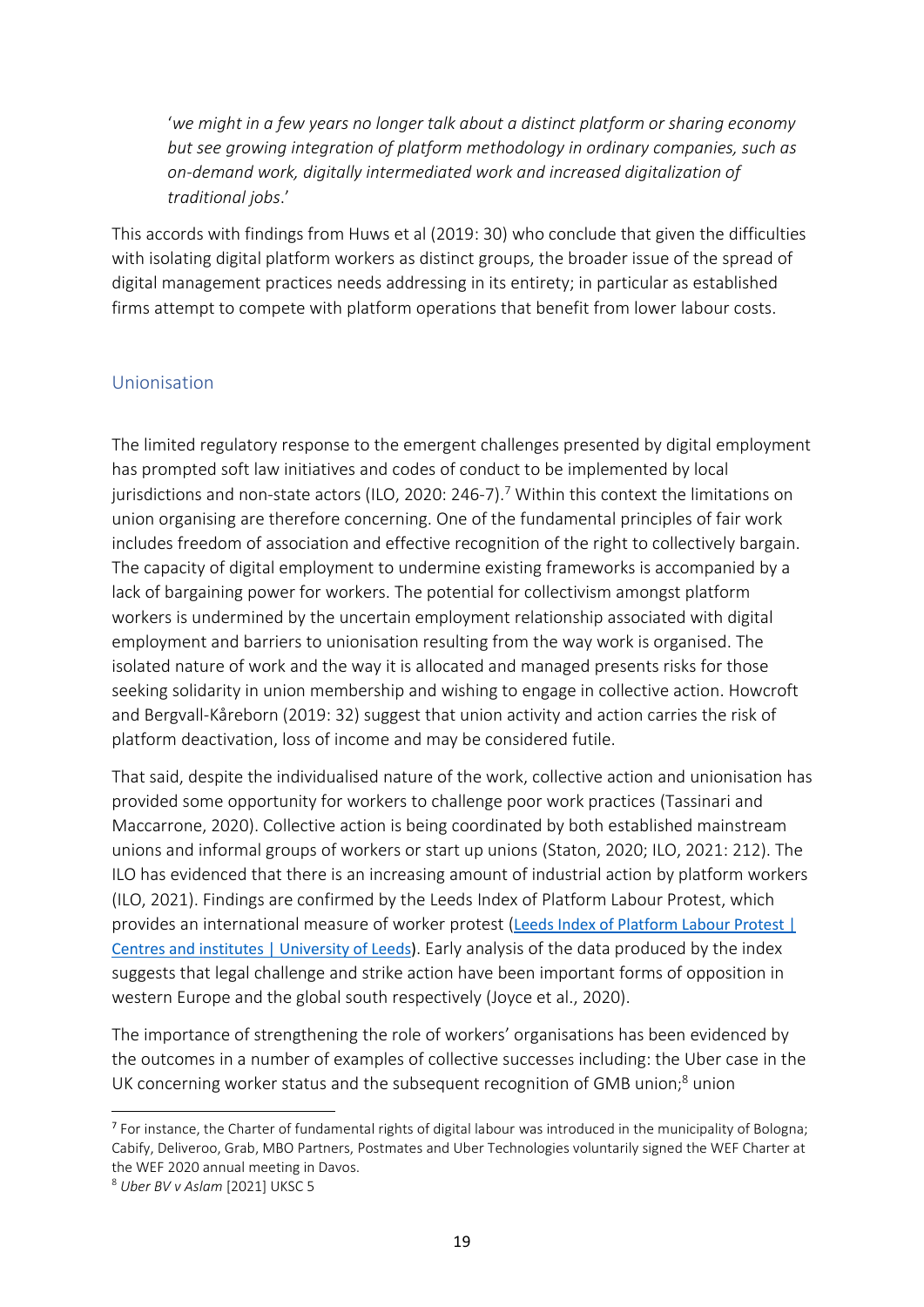recognition at an online cleaning platform in Denmark, which has allowed workers to transition to employee status (ILO, 2021: 26); and the successful union lobbying in Germany at IG Metall resulting in the inclusion of self-employed workers into the firms' statutory pension scheme (Behrendt et al., 2019). In Norway after a five week strike by food delivery cyclists in Norway in 2019 cyclists from Foodora the employer eventually a collective agreement on pay with The United Federation of Trade Unions (Fellesforbundet).<sup>9</sup>

The extensive debates with the unions in Norway illustrate some common concerns across the EU. LO, the largest confederation of trade unions in Norway, refered to the 'sharing economy' 'as something that challenges the welfare state and the organized labour market' (LO, 2018: 62). In the Programme of Action for 2017-2021, LO has articulated a concern for the expansion of the digital economy if it is left to grow without a review of current legal framework in relation to employment and working conditions, competition rules, and taxation of commercial activities. According to LO (2017: 16 our emphasis):

"An increasing number of workers choose or are forced into self-employment. In some cases, this may afford better control over their own working conditions but in other it is an illegal circumvention of the regulations on permanent employment contracts that deprives workers of their lawful rights in the labour market, without the benefit of increased freedom or self-determination. In the commercial *sharing economy*, we see clear trends towards employers trying to organize themselves out of their responsibilities as employers and operating at the fringes of Norwegian legislation. […]

This development will, if allowed to continue, lead to day labour becoming the norm and undermine job security and co-determination, and put a downward pressure on wages. This will be particularly hard on those who already are in a vulnerable position in the labour market, and favour serious economic crime and tax evasion. LO will therefore further develop our strong commitment against labour market crime, social dumping and precarious work, and defend permanent employment at real employers."

Despite the protests from a united labour movement, little has happened in terms of new regulatory measures. However, the government set up a new tripartite 'Committee on the Future of Work' in August 2019. The commission will presented its report (green paper) in the summer of 2021 (NUO 2021:9).<sup>10</sup> It is expected to assess the implications of moving away from the standard employment relationship in relation to rights and responsibilities of workers and of employers. The committee has examined the need to amend the definition of employers, strength democracy at the workplace and limit the opportunities to hire workers in temporary positions.

<sup>9</sup> [Foodora-streiken er over: Signerer tariffavtale](https://www.vg.no/nyheter/i/wPXWq1/foodora-streiken-er-over-signerer-tariffavtale) – VG

<sup>10</sup> [NOU 2021: 9 \(regjeringen.no\)](https://www.regjeringen.no/contentassets/3d0a31c22f1446b1a414cc767ff8f74b/nou202120210009000dddpdfs.pdf)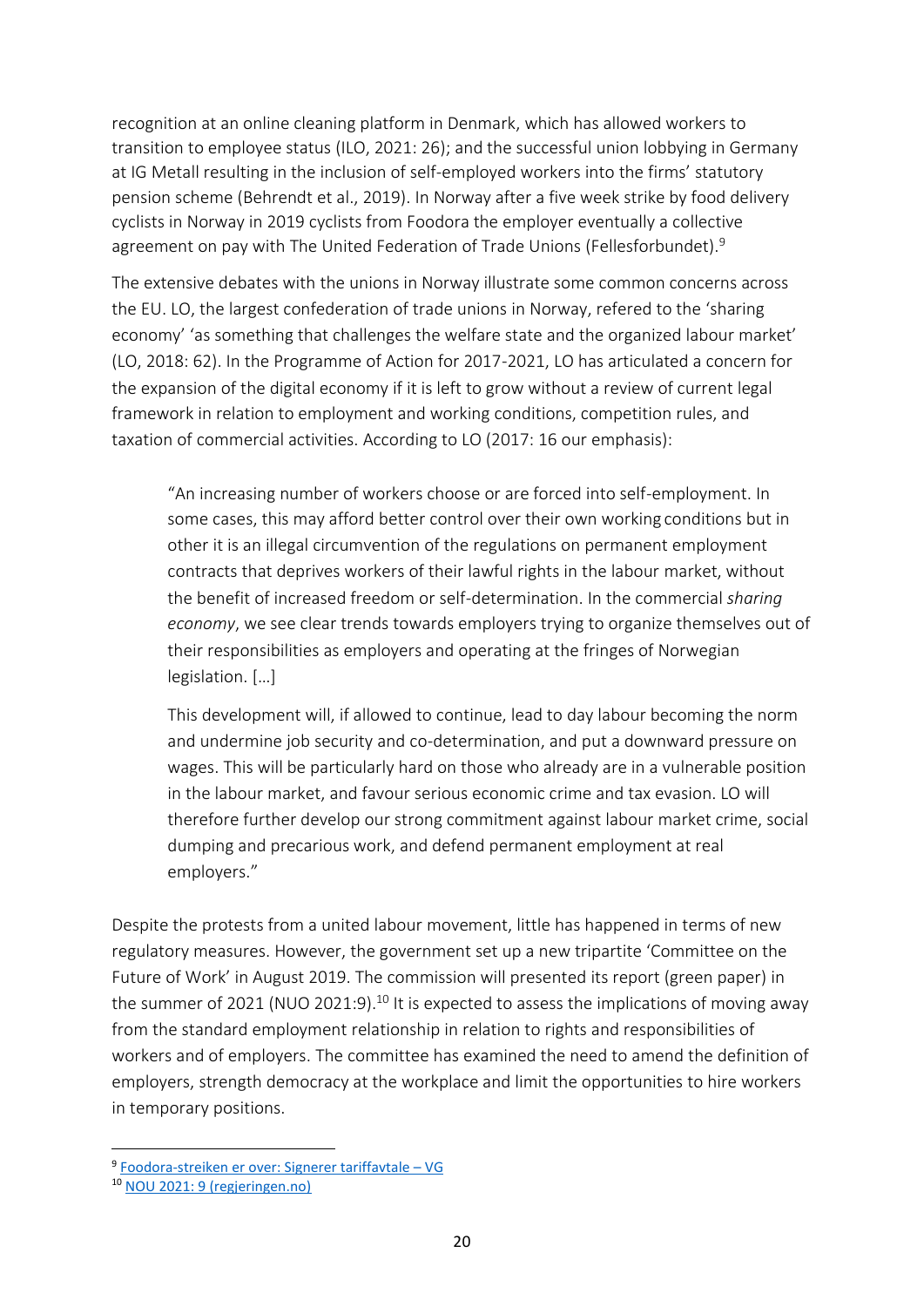The capacity for these kinds of union campaigns further depends on the strength of unions within the respective country and the flexibility of the bargaining agreements in place. However, despite these successes and the potential demonstrated by both established and start up unions, union membership overall remains low (ILO, 2021: 215).

## <span id="page-20-0"></span>The impact of the Covid Pandemic on Platform workers

The pandemic has further illustrated both the challenges and precarity associated with platform work and, conversely, the opportunities it can present. During this period of economic turbulence platform work, both on location and online, has been a way for some of those out of work to access employment.

ILO (2021) analysis has shown that worker supply has indeed grown since the Covid outbreak. This has resulted in variable pressures on wages in different sectors. For instance, the sharp expansion of consumer delivery services (Rolf et al. 2021) can be contrasted with the declining business demand for purely web based work, as evidenced by the Online Labour Observatory (ILO, 2021: 20).

The OLI has revealed trends for online workers in the US during the pandemic, of both a '*distancing bonus*' and a '*downscaling loss*'. There was a significant loss in demand for purely web based platform workers at the start of crisis. This was followed by a swift recovery and growth in excess of previous patterns as work shifted to online (Stephany et al., 2020). This was marked for skilled work, such as software development and translation, as opposed to clerical and data entry, which did not see the same uplifts. Stephany et al (2020) surmise that online work may have been more vulnerable as companies sought to protect permanent staff from reductions.

The complications arising from these conflicting pressures on hours and wages are enhanced by the lack of a dependant employment relationship, meaning that workers do not have access to comparable employment protections. The pandemic has amplified the need for decent work, exposing the imbalance of bargaining power and associated impacts of precarity for workers.

While protections were implemented by governments to recognise the unprecedented impacts of national lockdowns, the limited ability for those engaged in digital employment to benefit from such measures underlined the basic inequities in employment status, access to work, responsibility for the health and safety of working conditions, have become increasingly apparent (Verdin and O'Reilly, 2021; Adam et al., 2020; Conaghan, 2020).

The ILO found that 70% of app-based workers did not have access to paid sick leave during the pandemic (ILO, 2021: 174). The consequences of these emergent gaps have resulted in workers unable to self-isolate when needed, a lack of provision of personal protective equipment and limited consideration of health and safety law (Hauben et al., 2020: 37 Booth, 2020; Paul, 2020). Their vulnerability was illustrated in the UK where taxi drivers or chauffeurs have been one of the occupations with the highest Covid related death rates (Windsor-Shellard and Nasir, 2021). This demonstrates the need to understand the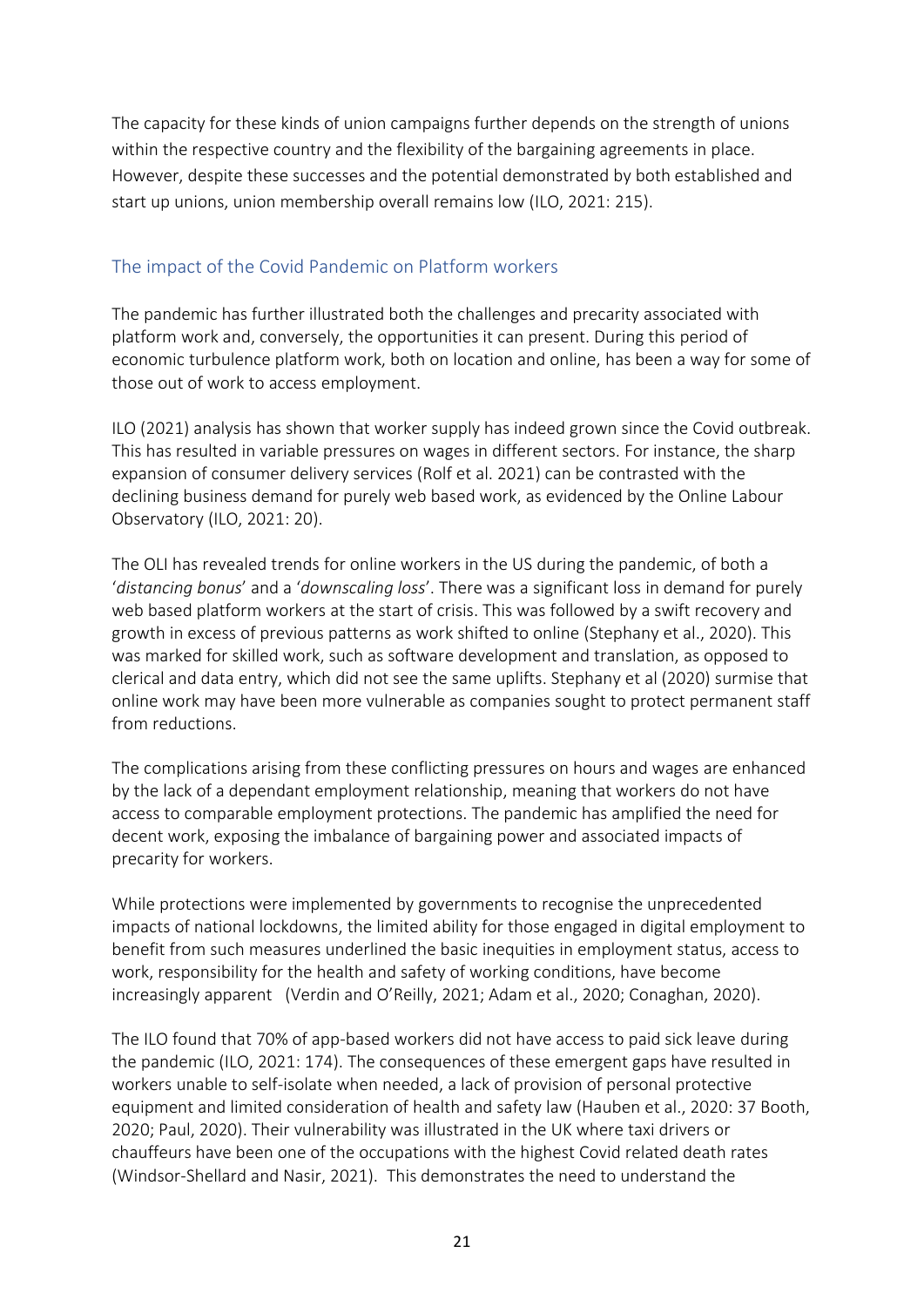intersectional ways these inequities operate, particularly for those in the lower skill segment of the digital labour market, although reliable and systematic aggregate data is thin on the ground.

## <span id="page-21-0"></span>Conclusion

This report has considered the extent, form and growth of digital work in selected European countries, including a global perspective from existing data sources. The analysis presented here provides the macro level framework of challenges presented by digital labour from existing quantitative date. While projections of the size, shape and scope for digitally mediated forms of employment are variable, the evidence shows that this is becoming an growing forms of work both globally and within Europe, albeit at different rates. This presents a number of challenges for policy national and pan-European policy makers.

Digital technologies can enable labour solutions for business facilitated by platform companies, for instance reduced costs and the capacity to access large pools of flexible labour. Workers may also benefit from increased flexibility and access to new work opportunities. However, the potential benefits for workers are seemingly mismatched with the practical realities they experience when undertaking platform work. Platform labour is typically used as a means to supplement other jobs, though for some workers it is their main source of income.

The dynamic nature of digital employment presents emerging barriers to equitability which have not yet been adequately addressed. These patterns of exclusion affect citizens in different ways and have the potential to marginalise already vulnerable groups. Operating beyond the coverage of social protection systems, beneficial to those engaged in standard employment relationships, these new categories of worker are often impeded in their capacity to exercise full and effective social citizenship. Workers are subject to poor working conditions and precarity resulting from this uncertain employment model. Their ability to seek collective redress is undermined by the imbalance of bargaining power resulting from this uncertain employment relationship. The regulatory loopholes identified also have the potential to extend beyond platform labour markets, underlining the need for caution. The emergence of unregulated digital forms of management in standard employment relationships is indicative of how the problem is set to evolve.

Robust income maintenance policies for those with insufficient income from paid work and social regulation of the labour market is needed to address emerging gaps in social protection coverage but also recognise how the broader digitalisation of employment may exacerbate inequities.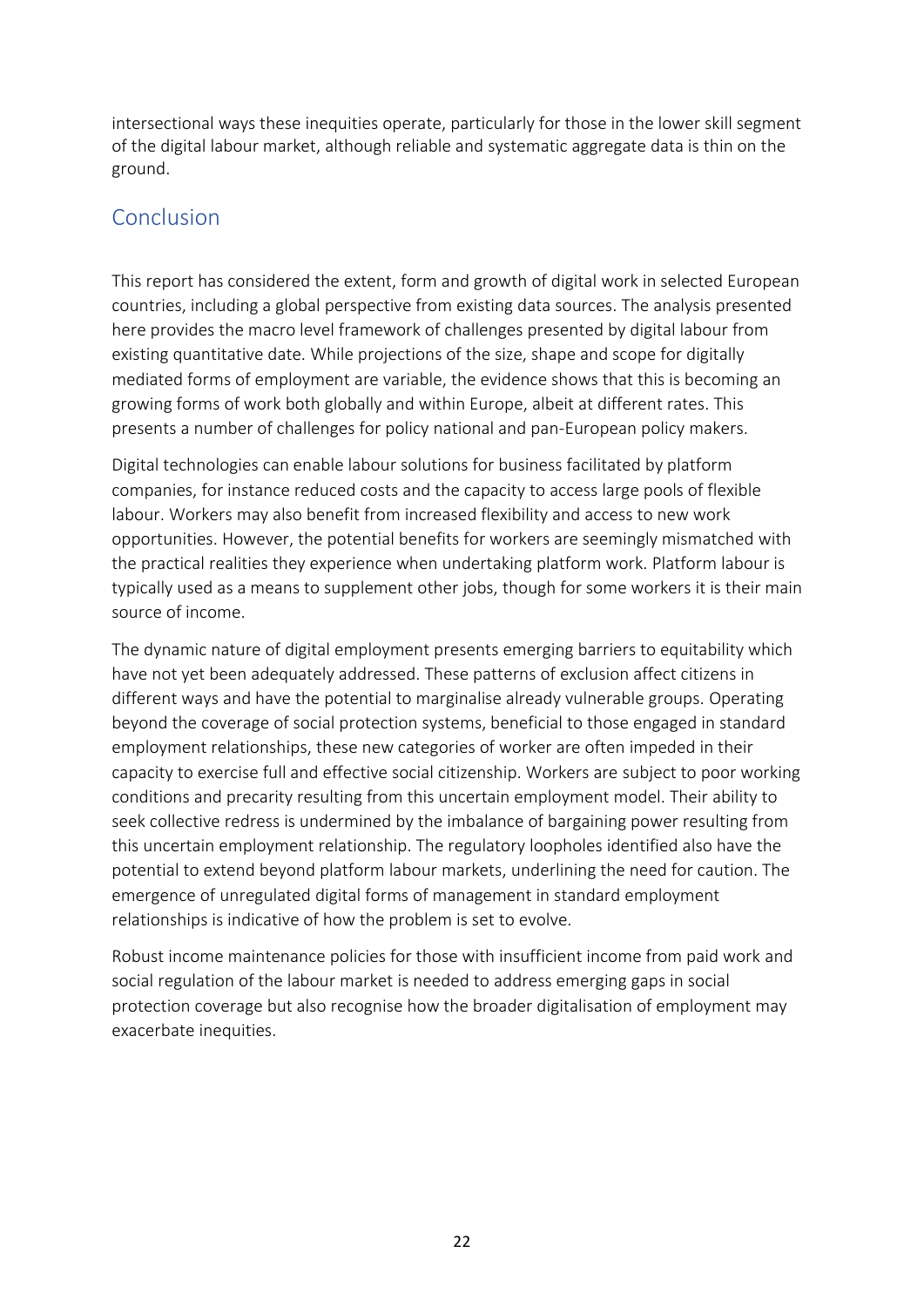## <span id="page-22-0"></span>Bibliography

- Adam, S., Miller, H. & Waters, T. (2020) Income protection for the self-employed and employees during the coronavirus crisis. London: Institute for Fiscal Studies. Available at:<https://www.ifs.org.uk/publications/14786> (Accessed: 17 September 2021).
- Adams-Prassel, A. (2021) 'The Gender Wage Gap in an Online Labour Market: The Cost of Interruptions' online lecture to Digit Debates 20th October 2021 Accessed: [https://digit-research.org/event/digit-debates-the-gender-wage-gap-in-an-online](https://digit-research.org/event/digit-debates-the-gender-wage-gap-in-an-online-labour-market-the-cost-of-interruptions/)[labour-market-the-cost-of-interruptions/](https://digit-research.org/event/digit-debates-the-gender-wage-gap-in-an-online-labour-market-the-cost-of-interruptions/)
- Albert, F., Gábos, A., Gál, R. I., Kelemen, M., Kozma Turnpenny, A, Medgyesi, M. and Szivós, P. (2021) Hungarian National report on Social Protection Systems, Europship working pape
- Allen QC, R. & Masters, D. (2021) A report for the Trades Union Congress by the AI Law Consultancy. London: AI Law Hub. Available at: [https://www.tuc.org.uk/sites/default/files/Technology\\_Managing\\_People\\_2021\\_Rep](https://www.tuc.org.uk/sites/default/files/Technology_Managing_People_2021_Report_AW_0.pdf) ort AW 0.pdf (Accessed: 13 August 2021).
- Arciprete, C., Ciani, F., Galanti, T., Jessoula, M. and Pedersini, R. (2021) Italian National report on Social Protection Systems, Europship working paper
- Behrendt, C., Nguyen, Q. A. & Rani, U. (2019) Social protection systems and the future of work: Ensuring social security for digital platform workers. *International social security review (English edition),* 72 (3), pp. 17-41.
- Berg, J., Furrer, M., Harmon, E., Rani, U. & Silberman, M. S. (2018) Digital labour platforms and the future of work: Towards decent work in the online world. Geneva: ILO. Available at: https://www.ilo.org/global/publications/books/WCMS\_645337/lang- en/index.htm (Accessed: 13 August 2021).
- Bonin, H. (2017) The Incidence of Platform Work in Germany: Analysis of a survey commissioned by the Federal Ministry of Labour and Social Affairs. Bonn, Germany: IZA & University of Kassel. Available at: https://www.oecd.org/els/soc/7 Bonin The Incidence of Platform Work in Germa ny.pdf (Accessed: 13 August 2021).
- Booth, R. (2020) Uber driver dies from Covid-19 after hiding it over fear of eviction. *The Guardian*, 17 April 2020. Available at: [https://www.theguardian.com/world/2020/apr/17/uber-driver-dies-from-covid-19](https://www.theguardian.com/world/2020/apr/17/uber-driver-dies-from-covid-19-after-hiding-it-over-fear-of-eviction) [after-hiding-it-over-fear-of-eviction](https://www.theguardian.com/world/2020/apr/17/uber-driver-dies-from-covid-19-after-hiding-it-over-fear-of-eviction) (Accessed: 13 August 2021).
- Broughton, A., Gloster, R., Marvell, R., Green, M., Langley, J. & Martin, A. (2018) The experiences of individuals in the gig economy. London: The Stationery Office. Available at:

[https://assets.publishing.service.gov.uk/government/uploads/system/uploads/attach](https://assets.publishing.service.gov.uk/government/uploads/system/uploads/attachment_data/file/679987/171107_The_experiences_of_those_in_the_gig_economy.pdf) ment data/file/679987/171107 The experiences of those in the gig economy.pd [f](https://assets.publishing.service.gov.uk/government/uploads/system/uploads/attachment_data/file/679987/171107_The_experiences_of_those_in_the_gig_economy.pdf) (Accessed: 13 August 2021).

Conaghan, J. (2020) Covid-19 and Inequalities at Work: A Gender Lens. *Futures of Work*. Available at: [https://futuresofwork.co.uk/2020/05/07/covid-19-and-inequalities-at](https://futuresofwork.co.uk/2020/05/07/covid-19-and-inequalities-at-work-a-gender-lens/)[work-a-gender-lens/](https://futuresofwork.co.uk/2020/05/07/covid-19-and-inequalities-at-work-a-gender-lens/) (Accessed: 17 September 2021).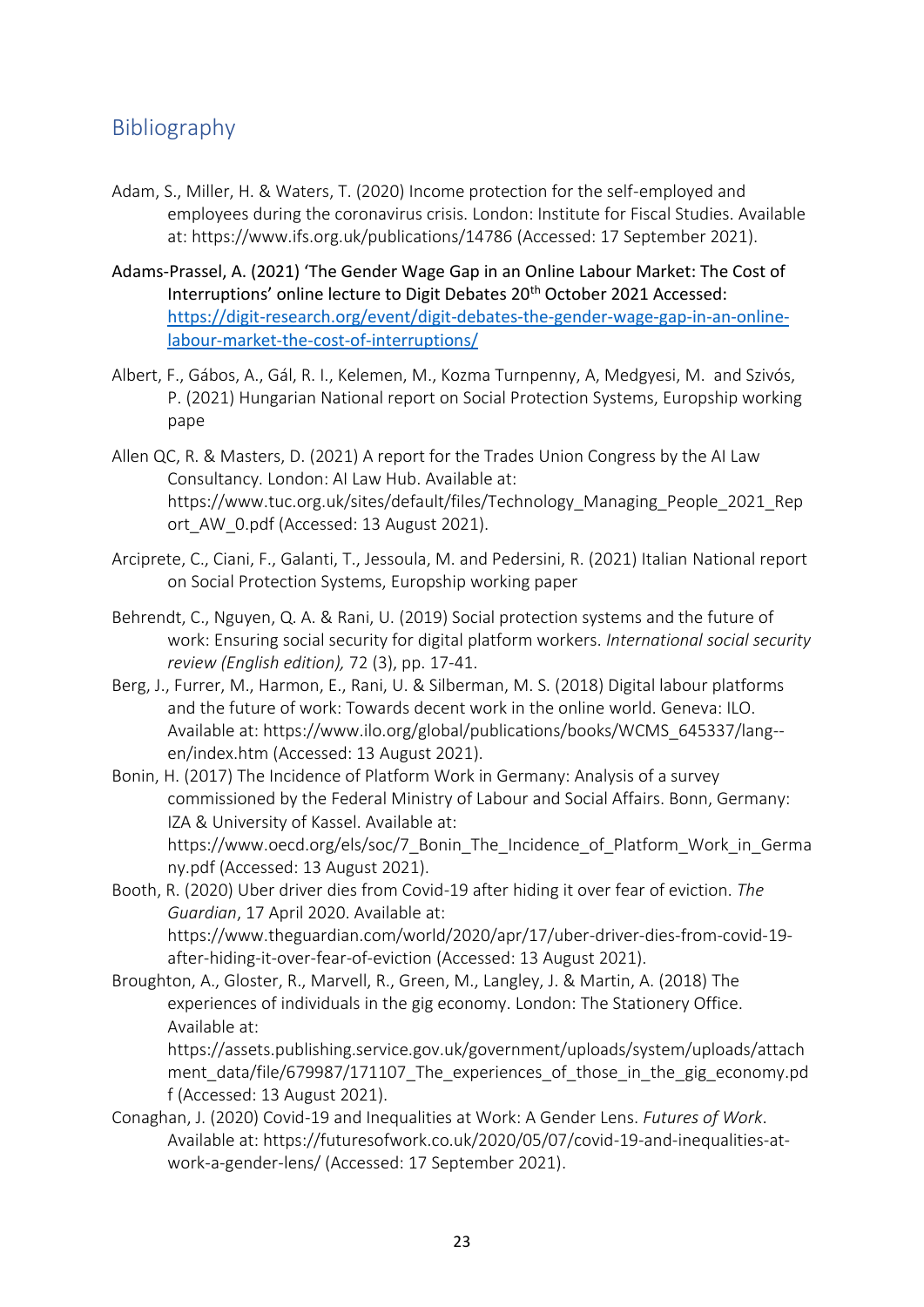- Deakin, S. (2020) *'[Decoding Employment Status](https://www.tandfonline.com/doi/full/10.1080/09615768.2020.1789432)'* King's Law Journal, 31:2, 180-193. Also Available on Digit Debates https://digit-research.org/event/decoding-employmentstatus/
- Dølvik, J. E. & Jesnes, K. (2018) Nordic labour markets and the sharing economy: Report from a pilot project. Copenhagen: Nordic Council of Ministers. Available at: <https://norden.diva-portal.org/smash/get/diva2:1182946/FULLTEXT01.pdf> (Accessed: 13 August 2021).
- Dubal, V. (2021) The New Racial Wage Code. *Harvard Law and Policy Review* [Online]. UC Hastings Research Paper Forthcoming. Available at: [https://papers.ssrn.com/sol3/papers.cfm?abstract\\_id=3855094](https://papers.ssrn.com/sol3/papers.cfm?abstract_id=3855094) (Accessed 16 September 2021).
- Fairwork (2020) The Gig Economy and Covid-19: Fairwork Report on Platform Policies. Oxford: Fairwork Foundation. Available at: [https://fair.work/wp](https://fair.work/wp-content/uploads/sites/97/2020/04/COVID19-Report-Final.pdf)[content/uploads/sites/97/2020/04/COVID19-Report-Final.pdf](https://fair.work/wp-content/uploads/sites/97/2020/04/COVID19-Report-Final.pdf) (Accessed: 13 August 2021).
- Grages, C., Pfau-Effinger, B., Eggers, T. and Meid, J. (2021) German National report on Social Protection Systems, Europship working paper
- Gilbert, A., Thomas, A., Pissarides, C., Al-Izzi, H., Miller, C. & Burnell, E. (2021) The Amazonian Era: How algorithmic systems are eroding good work. London: Institute for the Future of Work. Available at: [https://uploads-](https://uploads-ssl.webflow.com/5f57d40eb1c2ef22d8a8ca7e/60afae719661d0c857ed2068_IFOW%20The%20Amazonian%20Era.pdf)

[ssl.webflow.com/5f57d40eb1c2ef22d8a8ca7e/60afae719661d0c857ed2068\\_IFOW%](https://uploads-ssl.webflow.com/5f57d40eb1c2ef22d8a8ca7e/60afae719661d0c857ed2068_IFOW%20The%20Amazonian%20Era.pdf) [20The%20Amazonian%20Era.pdf](https://uploads-ssl.webflow.com/5f57d40eb1c2ef22d8a8ca7e/60afae719661d0c857ed2068_IFOW%20The%20Amazonian%20Era.pdf) (Accessed: 16 September 2021).

- Halvorsen, R., Harsløf, I., Hvinden, B., and Schoyen, M.A. (2021) Norwegian National report on Social Protection Systems, Europship working paper
- Hauben, H., Lenaerts, K. & Wayaert, W. (2020) The platform economy and precarious work. Luxembourg: Committee on Employment and Social Affairs (EMPL). Available at: [https://www.europarl.europa.eu/RegData/etudes/STUD/2020/652734/IPOL\\_STU\(202](https://www.europarl.europa.eu/RegData/etudes/STUD/2020/652734/IPOL_STU(2020)652734_EN.pdf) [0\)652734\\_EN.pdf](https://www.europarl.europa.eu/RegData/etudes/STUD/2020/652734/IPOL_STU(2020)652734_EN.pdf) (Accessed: 13 August 2021).
- HM Government (2018) Good Work: A response to the Taylor Review of Modern Working Practices. *Industrial Strategy.* London: The Stationery Office. Available at: [https://assets.publishing.service.gov.uk/government/uploads/system/uploads/attach](https://assets.publishing.service.gov.uk/government/uploads/system/uploads/attachment_data/file/679767/180206_BEIS_Good_Work_Report__Accessible_A4_.pdf) ment\_data/file/679767/180206\_BEIS\_Good\_Work\_Report\_Accessible\_A4\_.pdf (Accessed: 13 August 2021).
- Howcroft, D. & Bergvall-Kåreborn, B. 2019. A Typology of Crowdwork Platforms. *Work, employment and society,* 33 (1), pp. 21-38.
- Hunt, W. & O'Reilly, J. (2021) Rapid recruitment in retail: Leveraging AI in the hiring of hourly paid frontline associates during the Covid-19 Pandemic. Digit Working Paper (forthcoming).
- Huws, U., Spencer, N. H., Coates, M. & Holts, K. (2019) The platformisation of work in Europe: Results from research in 13 European countries. Hatfield: FEPS, UNI, Hertfordshire Business School. Available at: https://www.fepseurope.eu/attachments/publications/platformisation%20of%20work%20report%20- %20highlights.pdf (Accessed: 13 August 2021).
- Huws, U., Spencer, N. H., Syrdal, D. S. & Holts, K. (2017) Work in the European Gig Economy: Research results from the UK, Sweden, Germany, Austria, the Netherlands, Switzerland and Italy. Hertfordshire: FEPS, UNI Europa & University of Hertfordshire.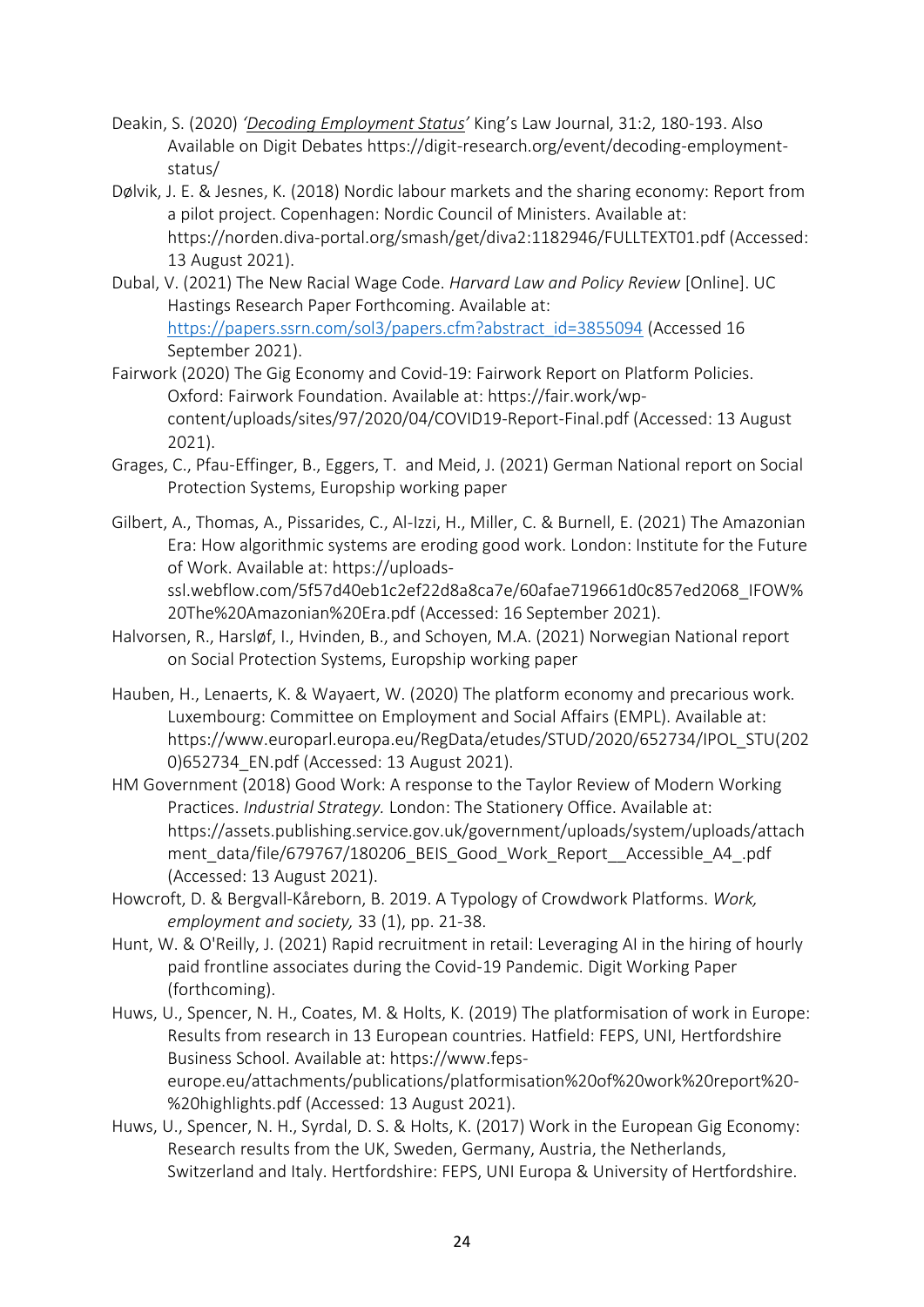Available at:

[https://uhra.herts.ac.uk/bitstream/handle/2299/19922/Huws\\_U.\\_Spencer\\_N.H.\\_Syrd](https://uhra.herts.ac.uk/bitstream/handle/2299/19922/Huws_U._Spencer_N.H._Syrdal_D.S._Holt_K._2017_.pdf?sequence=2) al D.S. Holt K. 2017 .pdf?sequence=2 (Accessed: 13 August 2021).

- Ibáñez, Z., León, M. and Soler, L. (2021) Spanish National report on Social Protection Systems, Europship working paper
- ILO (2021) World Employment and Social Outlook 2021: The role of digital labour platforms in transforming the world of work. Geneva: ILO. Available at: [https://www.ilo.org/wcmsp5/groups/public/---dgreports/---dcomm/--](https://www.ilo.org/wcmsp5/groups/public/---dgreports/---dcomm/---publ/documents/publication/wcms_771749.pdf) [publ/documents/publication/wcms\\_771749.pdf](https://www.ilo.org/wcmsp5/groups/public/---dgreports/---dcomm/---publ/documents/publication/wcms_771749.pdf) (Accessed: 13 August 2021).
- Joyce, S., Neumann, D., Trappmann, V. & Umney, C. (2020) A global struggle: worker protest in the platform economy. *ETUI Policy Brief.* Brussels: ETUI. Available at: https://www.etui.org/sites/default/files/Platform%20work%20Leeds%20Index%20Joy ce%20et%20al%20Policy%20Brief%202020.02.pdf (Accessed: 13 August 2021).
- Kässi, O. & Lehdonvirta, V. (2018) Online labour index: Measuring the online gig economy for policy and research. *Technological forecasting & social change,* 137, pp. 241-248.
- Kässi, O., Lehdonvirta, V. & Staphany, F. (2021) How Many Online Workers are there in the World? A Data-Driven Assessment. Luxembourg: Publications Office of the European Union. Available at: https://open-research-europe.ec.europa.eu/articles/1-53/v1 (Accessed: 13 August 2021).
- Kudyba, S. (2020) COVID-19 and the Acceleration of Digital Transformation and the Future of Work. *Information systems management,* 37 (4), pp. 284-287.
- Lazerson, M. (1995) A New Phoenix?: Modern Putting-Out in the Modena Knitwear Industry *Administrative Science Quarterly*, Vol. 40, No. 1 (Mar., 1995), pp. 34-59 https://www.jstor.org/stable/2393699
- Lehdonvirta, W (2021) How does labour market digitalisation affect social mobility? Evidence from a European survey of online platform workers. Digit Debates lecture series. Available at: [https://digit-research.org/events/digit-events/digit-debates-16-june-](https://digit-research.org/events/digit-events/digit-debates-16-june-2021/)[2021/](https://digit-research.org/events/digit-events/digit-debates-16-june-2021/) (Accessed: 17 September 2021).
- Lepanjuuri, K., Wishart, R. & Cornick, P. (2018) The characteristics of those in the gig economy: Final report. London: The Stationery Office. Available at: https://assets.publishing.service.gov.uk/government/uploads/system/uploads/attach ment data/file/687553/The characteristics of those in the gig economy.pdf (Accessed: 13 August 2021).
- Makó, C., Illéssy, M. & Nostratabadi, S. (2020) Emerging Platform Work in Europe: Hungary in Cross-country Comparison. *European Journal of Workplace Innovation,* 5 (2), 147-172.
- Mandl, I., Curtarelli, M., Riso, S., Vargas Llave, O. & Gerogiannis, E. (2015) New forms of employment. *Research Report.* Luxembourg: Eurofound. Available at: [https://www.eurofound.europa.eu/sites/default/files/ef\\_publication/field\\_ef\\_docum](https://www.eurofound.europa.eu/sites/default/files/ef_publication/field_ef_document/ef1461en.pdf) [ent/ef1461en.pdf](https://www.eurofound.europa.eu/sites/default/files/ef_publication/field_ef_document/ef1461en.pdf) (Accessed: 13 August 2021).
- OECD (2017) Going Digital: The future of work for women. *The pursuit gender equality: an uphill battle.* Paris: OECD Publishing. Available at: [https://read.oecd-ilibrary.org/social](https://read.oecd-ilibrary.org/social-issues-migration-health/the-pursuit-of-gender-equality/going-digital-the-future-of-work-for-women_9789264281318-26-en#page1)[issues-migration-health/the-pursuit-of-gender-equality/going-digital-the-future-of](https://read.oecd-ilibrary.org/social-issues-migration-health/the-pursuit-of-gender-equality/going-digital-the-future-of-work-for-women_9789264281318-26-en#page1)[work-for-women\\_9789264281318-26-en#page1](https://read.oecd-ilibrary.org/social-issues-migration-health/the-pursuit-of-gender-equality/going-digital-the-future-of-work-for-women_9789264281318-26-en#page1) (Accessed: 13 August 2021).
- Paul, K. (2020) Hundreds of Amazon warehouse workers to call in sick in coronavirus protest. *The Guardian*, 21 April 2020. Available at: [https://www.theguardian.com/technology/2020/apr/20/amazon-warehouse](https://www.theguardian.com/technology/2020/apr/20/amazon-warehouse-workers-sickout-coronavirus)[workers-sickout-coronavirus](https://www.theguardian.com/technology/2020/apr/20/amazon-warehouse-workers-sickout-coronavirus) (Accessed: 13 August 2021).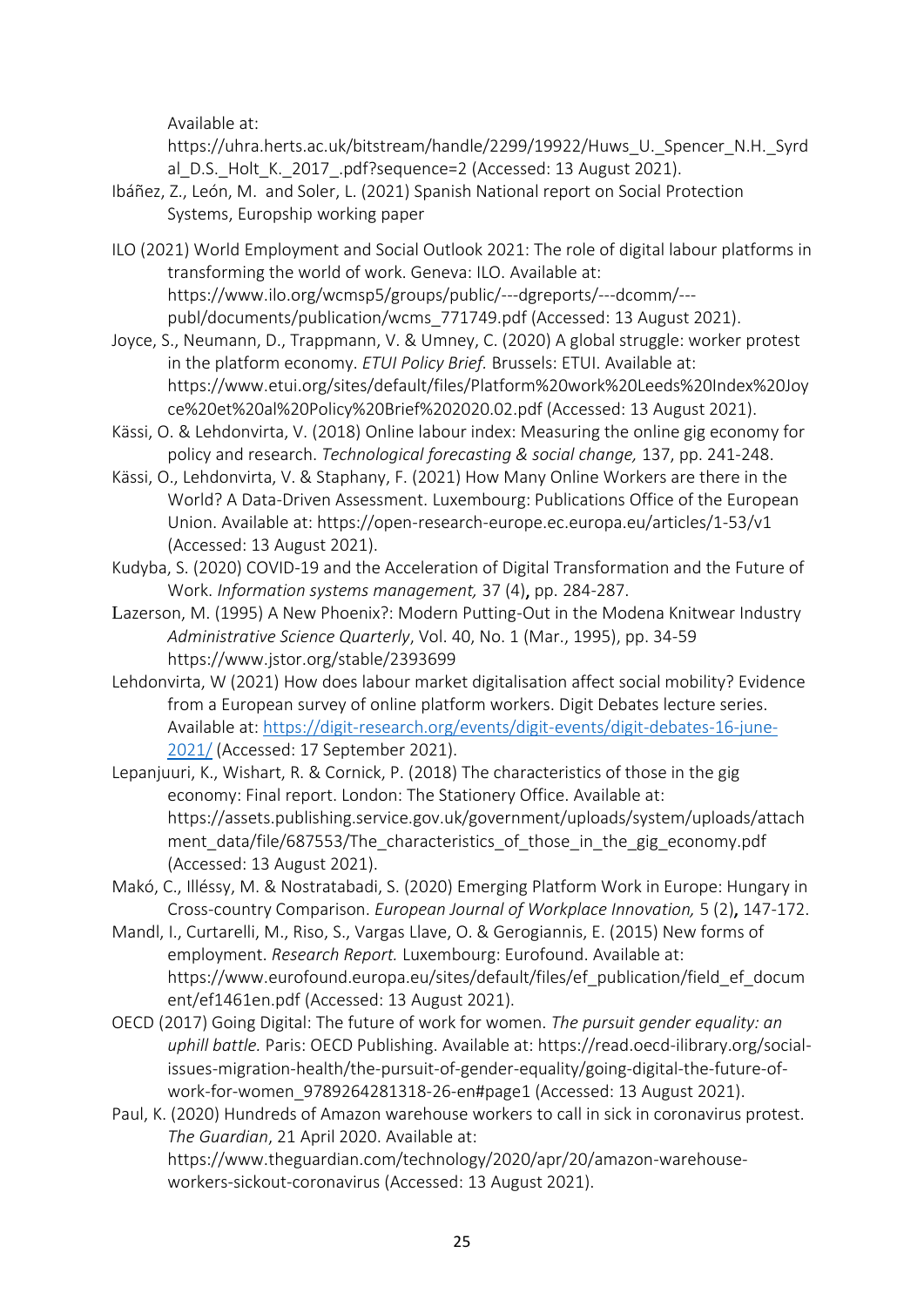- Pesole, A., Urzi Brancati, C., Fernandez-Macies, E., BIAGI, F. & GONZALEX VAZQUEZ, I. (2018) Platform Workers in Europe. *Evidence from the COLLEEM Survey.* Luxembourg: Publications Office of the European Union. Available at: [https://op.europa.eu/en/publication-detail/-/publication/fe8c6fdf-79b8-11e8-ac6a-](https://op.europa.eu/en/publication-detail/-/publication/fe8c6fdf-79b8-11e8-ac6a-01aa75ed71a1/language-en)[01aa75ed71a1/language-en](https://op.europa.eu/en/publication-detail/-/publication/fe8c6fdf-79b8-11e8-ac6a-01aa75ed71a1/language-en) (Accessed: 13 August 2021).
- Rani, U. & Furrer, M. (2019) On-Demand Digital Economy: Can Experience Ensure Work and Income Security for Microtask Workers? *Jahrbücher für Nationalökonomie und Statistik,* 239 (3), pp. 565-597.
- Renan Barzilay, A. (2019) The Technologies of Discrimination: How Platforms Cultivate Gender Inequality. *Law & ethics of human rights,* 13 (2), pp. 179-202
- Rolf, S., O'Reilly, J. and Meryon, M. (2021) 'Mind the gap: Digital platforms and the future of social and employment protections' Digit Debates 10<sup>th</sup> November 2021 https://digitresearch.org/event/digit-debates-mind-the-gap-digital-platforms-and-the-future-ofsocial-and-employment-protections/
- Schou, J. & Svejgaard Pors, A. (2019) Digital by default? A qualitative study of exclusion in digitalised welfare. *Social policy & administration,* 53 (3), pp. 464-477.
- SSCU & HBS (2019) Platform Work in the UK 2016-2019. Hertfordshire: University of Hertfordshire. Available at: [https://www.feps](https://www.feps-europe.eu/attachments/publications/platform%20work%20in%20the%20uk%202016-2019%20v3-converted.pdf)[europe.eu/attachments/publications/platform%20work%20in%20the%20uk%202016](https://www.feps-europe.eu/attachments/publications/platform%20work%20in%20the%20uk%202016-2019%20v3-converted.pdf) [-2019%20v3-converted.pdf](https://www.feps-europe.eu/attachments/publications/platform%20work%20in%20the%20uk%202016-2019%20v3-converted.pdf) (Accessed: 13 August 2021).
- Staton, B. (2020) The upstart unions taking on the gig economy and outsourcing. *Financial Times*, 19 January 2020. Available at: [https://www.ft.com/content/576c68ea-3784-](https://www.ft.com/content/576c68ea-3784-11ea-a6d3-9a26f8c3cba4) [11ea-a6d3-9a26f8c3cba4](https://www.ft.com/content/576c68ea-3784-11ea-a6d3-9a26f8c3cba4) (Accessed: 13 August 2021).
- Stephany, F., Dunn, M., Sawyer, S. & Lehdonvirta, V. (2020) Distancing Bonus Or Downscaling Loss? The Changing Livelihood of Us Online Workers in Times of COVID‐19. *Tijdschrift voor economische en sociale geografie,* 111 (3), pp. 561-573.
- Tassinari, A. & Maccarrone, V. (2020) Riders on the Storm: Workplace Solidarity among Gig Economy Couriers in Italy and the UK. *Work, employment and society,* 34 (1), pp. 35- 54.
- Taylor, M. (2017) Good Work: The Taylor Review of Modern Working Practices. London: The Stationery Office. Available at: [Good work: the Taylor review of modern working](https://www.gov.uk/government/publications/good-work-the-taylor-review-of-modern-working-practices)  practices - [GOV.UK \(www.gov.uk\)](https://www.gov.uk/government/publications/good-work-the-taylor-review-of-modern-working-practices) (Accessed: 13 August 2021).
- Tubaro, P., LE Ludec, C. & Casilli, A. A. (2020) Counting 'micro-workers': societal and methodological challenges around new forms of labour. *Work Organisation, Labour & Globalisation,* 14, 67-82.
- Unt, M. et al. (2021) Estonian National report on Social Protection Systems, Europship working paper
- Urzi Brancati, C., Pesole, A. & Fernandez-Macies, E. (2019) Digital Labour Platforms in Europe: Numbers, Profiles and Employment Status of Platform Workers. *In: JRC Technical Reports.* Luxembourg: Publications Office of the European Union.
- Urzi Brancati, C., Pesole, A. & Fernandez-Macies, E. (2020) New evidence on platform workers in Europe: Results from the second COLLEEM survey. *In: JRC Science for Policy Report.* Luxembourg: Publications Office of the European Union.
- Verdin, R. and O'Reilly , J. (2021) UK National report on Social Protection Systems, Europship working paper